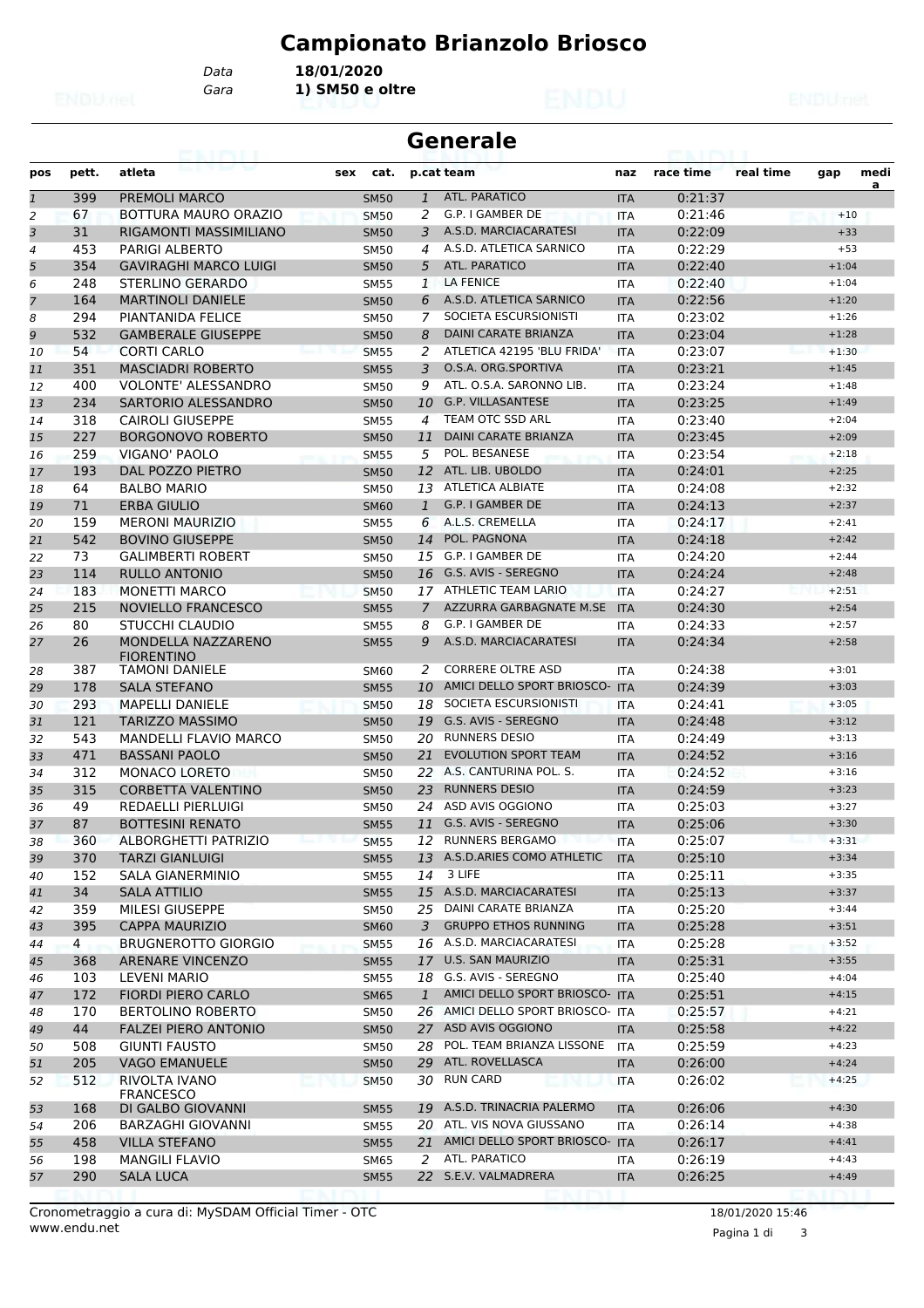| pos | pett. | atleta                      | sex | cat.        |                | p.cat team                      | naz        | race time | real time | gap     | medi<br>$\overline{a}$ |
|-----|-------|-----------------------------|-----|-------------|----------------|---------------------------------|------------|-----------|-----------|---------|------------------------|
| 58  | 90    | <b>CAMPAGNOLA ANTONIO</b>   |     | <b>SM60</b> | $\overline{4}$ | G.S. AVIS - SEREGNO             | <b>ITA</b> | 0:26:30   |           | $+4:54$ |                        |
| 59  | 43    | <b>BROVELLI GIUSEPPE</b>    |     | SM60        | 5              | ASD AVIS OGGIONO                | <b>ITA</b> | 0:26:37   |           | $+5:01$ |                        |
| 60  | 499   | <b>VALSECCHI GIANPAOLO</b>  |     | <b>SM50</b> | 31             | <b>GRUPPO ETHOS RUNNING</b>     | <b>ITA</b> | 0:26:37   |           | $+5:01$ |                        |
| 61  | 549   | ORSENIGO ROBERTO            |     | SM50        |                | 32 A.S. CANTURINA POL. S.       | <b>ITA</b> | 0:26:41   |           | $+5:05$ |                        |
| 62  | 157   | DE VITO GIACOMO             |     | <b>SM50</b> |                | 33 A.L.S. CREMELLA              | <b>ITA</b> | 0:26:52   |           | $+5:16$ |                        |
| 63  | 358   | <b>MORETTI ROBERTO</b>      |     | SM50        |                | 34 DAINI CARATE BRIANZA         | <b>ITA</b> | 0:27:07   |           | $+5:31$ |                        |
| 64  | 524   | <b>LONGONI IVANO</b>        |     | <b>SM50</b> |                | 35 A.S.D. MARCIACARATESI        | <b>ITA</b> | 0:27:10   |           | $+5:34$ |                        |
| 65  | 163   | <b>RODI CARLO</b>           |     | <b>SM65</b> | 3              | A.S. CANTURINA POL. S.          | <b>ITA</b> | 0:27:11   |           | $+5:35$ |                        |
| 66  | 353   | <b>FARAGUNA LUCIANO</b>     |     | <b>SM70</b> | $\mathbf{1}$   | ATL. PARATICO                   | <b>ITA</b> | 0:27:13   |           | $+5:37$ |                        |
| 67  | 204   | <b>OLTOLINI SERGIO</b>      |     | SM50        | 36             | ATL. ROVELLASCA                 | <b>ITA</b> | 0:27:18   |           | $+5:42$ |                        |
| 68  | 352   | <b>MATTEUCCI ROBERTO</b>    |     | <b>SM55</b> |                | 23 POL.UNICREDIT CIRCOLO        | <b>ITA</b> | 0:27:19   |           | $+5:43$ |                        |
| 69  | 158   | <b>GILARDONI ROBERTO</b>    |     | <b>SM50</b> |                | 37 A.L.S. CREMELLA              | <b>ITA</b> | 0:27:22   |           | $+5:46$ |                        |
| 70  | 498   | <b>TOSCANO PASQUALE</b>     |     | <b>SM50</b> |                | 38 GRUPPO ETHOS RUNNING         | <b>ITA</b> | 0:27:25   |           | $+5:49$ |                        |
| 71  | 347   | CALEGARI GIOVANNI PAOLO     |     | SM65        | 4              | ROAD RUNNERS CLUB MILANO ITA    |            | 0:27:25   |           | $+5:49$ |                        |
| 72  | 472   | <b>BERTULETTI GIANCARLO</b> |     | <b>SM50</b> | 39             | <b>EVOLUTION SPORT TEAM</b>     | <b>ITA</b> | 0:27:26   |           | $+5:50$ |                        |
| 73  | 311   | <b>BIFFI GIOVANNI CARLO</b> |     | <b>SM70</b> | 2              | O.S.A. ORG.SPORTIVA             | <b>ITA</b> | 0:27:30   |           | $+5:54$ |                        |
| 74  | 522   | <b>COLZANI MAURO</b>        |     | <b>SM50</b> |                | 40 A.S.D. MARCIACARATESI        | <b>ITA</b> | 0:27:40   |           | $+6:04$ |                        |
| 75  | 272   | <b>CASTOLDI ROBERTO</b>     |     | <b>SM50</b> | 41             | <b>RUN CARD</b>                 | <b>ITA</b> | 0:27:41   |           | $+6:04$ |                        |
| 76  | 536   | <b>BERENGAN EMANUELE</b>    |     | <b>SM50</b> |                | 42 RUNNERS DESIO                | <b>ITA</b> | 0:27:41   |           | $+6:05$ |                        |
| 77  | 348   | <b>LOSA MAURIZIO</b>        |     | SM60        | 6              | <b>RUNCARD</b>                  | <b>ITA</b> | 0:27:54   |           | $+6:18$ |                        |
| 78  | 367   | <b>SALA VALENTINO</b>       |     | <b>SM55</b> | 24             | <b>G.P. VILLASANTESE</b>        | <b>ITA</b> | 0:27:56   |           | $+6:20$ |                        |
| 79  | 30    | REDAELLI GIANCARLO          |     | <b>SM50</b> |                | 43 A.S.D. MARCIACARATESI        | <b>ITA</b> | 0:28:01   |           | $+6:25$ |                        |
| 80  | 537   | <b>CORTI CARLO</b>          |     | <b>SM55</b> | 25             | <b>RUNNERS DESIO</b>            | <b>ITA</b> | 0:28:04   |           | $+6:28$ |                        |
| 81  | 106   | <b>MARIANI ROMEO</b>        |     | <b>SM50</b> | 44             | G.S. AVIS - SEREGNO             | <b>ITA</b> | 0:28:17   |           | $+6:41$ |                        |
| 82  | 481   | ORRERA DAVIDE AMERIGO       |     | <b>SM50</b> | 45             | G.P. I GAMBER DE                | <b>ITA</b> | 0:28:18   |           | $+6:42$ |                        |
| 83  | 502   | <b>MARIA</b><br>ROTA EGIDIO |     | SM60        | $\mathcal{I}$  | <b>MEDIRUN</b>                  | ITA        | 0:28:20   |           | $+6:44$ |                        |
| 84  | 276   | <b>CATTANEO MAURIZIO</b>    |     | <b>SM60</b> | 8              | <b>RUNNERS BERGAMO</b>          | <b>ITA</b> | 0:28:23   |           | $+6:47$ |                        |
| 85  | 177   | <b>SALA DAMIANO</b>         |     | <b>SM50</b> | 46             | AMICI DELLO SPORT BRIOSCO-      | <b>ITA</b> | 0:28:29   |           | $+6:52$ |                        |
| 86  | 462   | <b>SIRONI GIORGIO</b>       |     | <b>SM50</b> | 47             | <b>ATLETICA MONZA</b>           | <b>ITA</b> | 0:28:30   |           | $+6:54$ |                        |
| 87  | 58    | <b>GIORDANO CARMINE</b>     |     | <b>SM55</b> |                | 26 ATLETICA 42195 'BLU FRIDA'   | <b>ITA</b> | 0:28:31   |           | $+6:55$ |                        |
| 88  | 428   | <b>CORTI FRANCO</b>         |     | <b>SM60</b> | 9              | O.S.A. ORG.SPORTIVA             | <b>ITA</b> | 0:28:35   |           | $+6:59$ |                        |
| 89  | 281   | <b>TEDDE GIOVANNI</b>       |     | <b>SM55</b> | 27             | <b>RUNNING SARONNO</b>          | ITA        | 0:28:37   |           | $+7:01$ |                        |
| 90  | 78    | <b>RIVOLTA MARCO</b>        |     | <b>SM55</b> |                | 28 G.P. I GAMBER DE             | <b>ITA</b> | 0:28:38   |           | $+7:02$ |                        |
| 91  | 99    | <b>FUMAGALLI FILIPPO</b>    |     | <b>SM55</b> | 29             | G.S. AVIS - SEREGNO             | <b>ITA</b> | 0:28:38   |           | $+7:02$ |                        |
| 92  | 111   | PAGNIN LORENZO              |     | <b>SM55</b> |                | 30 G.S. AVIS - SEREGNO          | <b>ITA</b> | 0:28:38   |           | $+7:02$ |                        |
| 93  | 503   | <b>TIRONI VITTORIO</b>      |     | <b>SM55</b> |                | 31 MEDIRUN                      | <b>ITA</b> | 0:28:39   |           | $+7:03$ |                        |
| 94  | 42    | <b>BIFFI GIANPAOLO</b>      |     | <b>SM50</b> |                | 48 ASD AVIS OGGIONO             | <b>ITA</b> | 0:28:41   |           | $+7:05$ |                        |
| 95  | 270   | <b>MAURI GIUSEPPE</b>       |     | SM60        |                | 10 ROAD RUNNERS CLUB MILANO ITA |            | 0:28:43   |           | $+7:07$ |                        |
| 96  | 221   | <b>BERTANI FRANCESCO</b>    |     | <b>SM55</b> |                | 32 CARVICO SKYRUNNING           | <b>ITA</b> | 0:28:54   |           | $+7:18$ |                        |
| 97  | 101   | <b>GIOVINETTO GIUSEPPE</b>  |     | SM60        |                | 11 G.S. AVIS - SEREGNO          | <b>ITA</b> | 0:29:03   |           | $+7:27$ |                        |
| 98  | 514   | <b>SACCHI MARINO</b>        |     | <b>SM55</b> |                | 33 SPORTIVA VALBRONESE ASD      | <b>ITA</b> | 0:29:09   |           | $+7:33$ |                        |
| 99  | 20    | LA SELVA ANTONIO            |     | <b>SM65</b> |                | 5 A.S.D. MARCIACARATESI         | ITA        | 0:29:10   |           | $+7:33$ |                        |
| 100 | 356   | <b>GALBIATI AMBROGIO</b>    |     | <b>SM70</b> | 3              | <b>G.P. VILLASANTESE</b>        | <b>ITA</b> | 0:29:10   |           | $+7:34$ |                        |
| 101 | 533   | <b>MARINO ALFIO</b>         |     | SM65        |                | 6 C.T.L. 3 ATLETICA             | ITA        | 0:29:11   |           | $+7:35$ |                        |
| 102 | 324   | SOLFRIZZO PAOLO             |     | <b>SM60</b> |                | 12 G.P. I GAMBER DE             | <b>ITA</b> | 0:29:13   |           | $+7:37$ |                        |
| 103 | 314   | PARLANTI MASSIMO            |     | <b>SM60</b> | 13             | <b>RUNNERS DESIO</b>            | ITA        | 0:29:13   |           | $+7:37$ |                        |
| 104 | 390   | MOTTA MICHELE EDOARDO       |     | <b>SM50</b> |                | 49 ATLETICA INTESA              | <b>ITA</b> | 0:29:25   |           | $+7:49$ |                        |
| 105 | 365   | BERNARDO DAVIDE             |     | <b>SM55</b> |                | 34 G.P. VILLASANTESE            | ITA        | 0:29:30   |           | $+7:53$ |                        |
| 106 | 534   | LOCATELLI EDGARDO           |     | <b>SM70</b> | $\overline{4}$ | U.S. SAN MAURIZIO               | <b>ITA</b> | 0:29:32   |           | $+7:56$ |                        |
| 107 | 336   | MOLENA MAURIZIO             |     | <b>SM50</b> |                | 50 RUNNERS DESIO                | ITA        | 0:29:36   |           | $+8:00$ |                        |
| 108 | 364   | ROTTOLI ERNESTO             |     | <b>SM70</b> | 5              | ATL. PRESEZZO                   | <b>ITA</b> | 0:29:41   |           | $+8:05$ |                        |
| 109 | 174   | MAMBRETTI MARCO             |     | SM50        | 51             | AMICI DELLO SPORT BRIOSCO-      | ITA        | 0:29:43   |           | $+8:07$ |                        |
| 110 | 74    | LEOPIZZI MARIO              |     | <b>SM60</b> |                | 14 G.P. I GAMBER DE             | <b>ITA</b> | 0:29:47   |           | $+8:11$ |                        |
| 111 | 538   | <b>BONFANTI LUCA</b>        |     | SM50        |                | 52 ASD AVIS OGGIONO             | ITA        | 0:29:54   |           | $+8:18$ |                        |
| 112 | 271   | <b>VALVASSORI MARCO</b>     |     | <b>SM60</b> |                | 15 ROAD RUNNERS CLUB MILANO ITA |            | 0:30:03   |           | $+8:27$ |                        |
| 113 | 50    | <b>VALSECCHI GIUSEPPE</b>   |     | <b>SM55</b> |                | 35 ASD AVIS OGGIONO             | ITA        | 0:30:14   |           | $+8:37$ |                        |
| 114 | 528   | ZAPPA TIZIANO               |     | <b>SM50</b> |                | 53 A.L.S. CREMELLA              | ITA        | 0:30:14   |           | $+8:38$ |                        |
| 115 | 47    | PANZERI MAURIZIO            |     | SM55        |                | 36 ASD AVIS OGGIONO             | ITA        | 0:30:20   |           | $+8:43$ |                        |
| 116 | 393   | <b>MARZORATI FAUSTO</b>     |     | <b>SM60</b> |                | 16 A.L.S. CREMELLA              | <b>ITA</b> | 0:30:20   |           | $+8:44$ |                        |
| 117 | 66    | BALDAN VALTER               |     | <b>SM55</b> |                | 37 G.P. I GAMBER DE             | ITA        | 0:30:21   |           | $+8:45$ |                        |
| 118 | 96    | <b>DELFINO PIETRO</b>       |     | <b>SM50</b> |                | 54 G.S. AVIS - SEREGNO          | <b>ITA</b> | 0:30:23   |           | $+8:46$ |                        |
| 119 | 531   | MILANI GIUSEPPE             |     | <b>SM60</b> |                | 17 FG. ATL. FALEGNAMERIA        | ITA        | 0:30:26   |           | $+8:50$ |                        |
| 120 | 325   | <b>VILLA GIOVANNI PAOLO</b> |     | <b>SM60</b> |                | 18 G.P. I GAMBER DE             | <b>ITA</b> | 0:30:28   |           | $+8:51$ |                        |

Pagina 2 di 3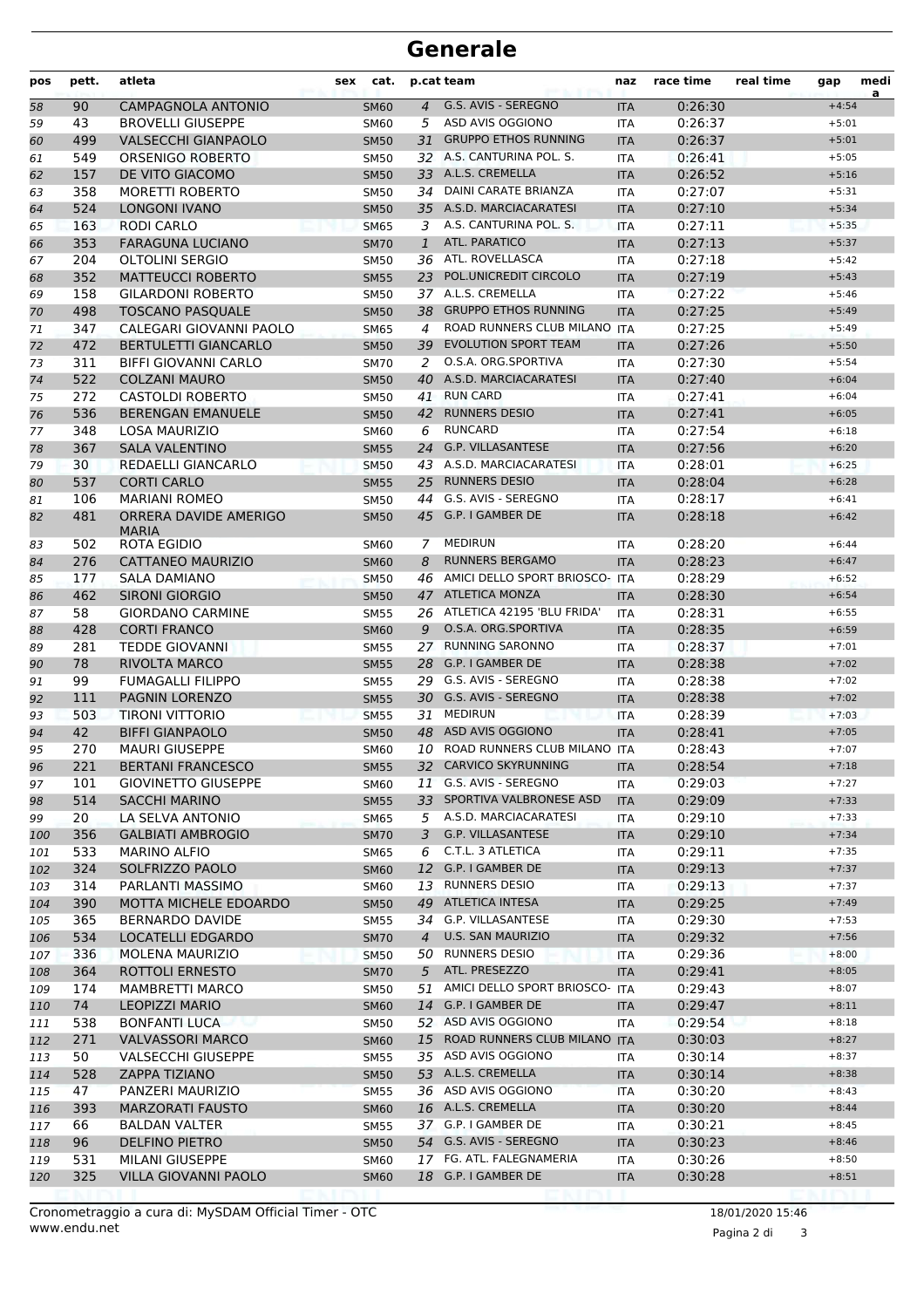| pos | pett. | atleta                         | sex<br>cat. | p.cat team     |                               | naz        | race time | real time | gap      | medi<br>a |
|-----|-------|--------------------------------|-------------|----------------|-------------------------------|------------|-----------|-----------|----------|-----------|
| 121 | 279   | <b>PANZERI DANIELE</b>         | <b>SM65</b> | $\overline{7}$ | <b>RUNNERS BERGAMO</b>        | <b>ITA</b> | 0:30:41   |           | $+9:05$  |           |
| 122 | 210   | CAZZANIGA SILVANO              | <b>SM70</b> | 6              | <b>ATLETICA INTESA</b>        | <b>ITA</b> | 0:30:43   |           | $+9:07$  |           |
| 123 | 70    | <b>CASTAGNOLO ALFREDO</b>      | <b>SM55</b> | 38             | G.P. I GAMBER DE              | <b>ITA</b> | 0:30:51   |           | $+9:15$  |           |
| 124 | 46    | <b>FUMAGALLI DANIELE</b>       | <b>SM50</b> | 55             | ASD AVIS OGGIONO              | <b>ITA</b> | 0:30:51   |           | $+9:15$  |           |
| 125 | 337   | PICCOLOTTO ANTONIO             | <b>SM60</b> | 19             | <b>RUNNERS DESIO</b>          | <b>ITA</b> | 0:30:52   |           | $+9:16$  |           |
| 126 | 253   | <b>MELLERA FABRIZIO</b>        | SM60        | 20             | O.S.A. ORG.SPORTIVA           | <b>ITA</b> | 0:30:53   |           | $+9:17$  |           |
| 127 | 322   | <b>CATTANEO CARLO</b>          | <b>SM65</b> | 8              | C.T.L. 3 ATLETICA             | <b>ITA</b> | 0:30:58   |           | $+9:22$  |           |
| 128 | 392   | <b>BORRACCINO MICHELE</b>      | <b>SM65</b> | 9              | <b>G.S. SAN DAMIANESE</b>     | <b>ITA</b> | 0:31:00   |           | $+9:24$  |           |
| 129 | 265   | POZZONI IADER                  | <b>SM50</b> | 56             | POLISPORTIVA CRAL BPB A.S.    | <b>ITA</b> | 0:31:02   |           | $+9:26$  |           |
| 130 | 275   | <b>SCARUFFI PAOLO</b>          | SM60        | 21             | <b>RUN CARD</b>               | ITA        | 0:31:15   |           | $+9:39$  |           |
| 131 | 480   | <b>GALBIATI RICCARDO</b>       | <b>SM50</b> | 57             | G.P. I GAMBER DE              | <b>ITA</b> | 0:31:22   |           | $+9:46$  |           |
| 132 | 3     | <b>BELLONI ANDREANO</b>        | <b>SM55</b> | 39             | A.S.D. MARCIACARATESI         | <b>ITA</b> | 0:31:25   |           | $+9:48$  |           |
| 133 | 23    | <b>MAURI GIUSEPPE</b>          | <b>SM65</b> | 10             | A.S.D. MARCIACARATESI         | <b>ITA</b> | 0:31:27   |           | $+9:51$  |           |
| 134 | 384   | <b>GALLI EZIO</b>              | <b>SM50</b> | 58             | TEAM OTC SSD ARL              | <b>ITA</b> | 0:31:39   |           | $+10:03$ |           |
| 135 | 187   | <b>BARCI NICOLA</b>            | <b>SM65</b> | 11             | ATL. AMBROSIANA               | <b>ITA</b> | 0:31:44   |           | $+10:08$ |           |
| 136 | 278   | <b>LONGHI FLORIANO</b>         | <b>SM65</b> | 12             | <b>RUNNERS BERGAMO</b>        | <b>ITA</b> | 0:32:05   |           | $+10:28$ |           |
| 137 | 369   | <b>MARCHI MARCO</b>            | <b>SM65</b> | 13             | EUROATLETICA 2002             | <b>ITA</b> | 0:32:11   |           | $+10:35$ |           |
| 138 | 17    | <b>GALOTTA GIUSEPPE</b>        | <b>SM60</b> | 22             | A.S.D. MARCIACARATESI         | <b>ITA</b> | 0:32:13   |           | $+10:37$ |           |
| 139 | 504   | <b>TAGLIABUE GIOVANNI</b>      | <b>SM70</b> | $\overline{7}$ | P.US ACLI GIURIATI P.         | <b>ITA</b> | 0:32:16   |           | $+10:40$ |           |
| 140 | 176   | PROSERPIO AMBROGIO             | <b>SM55</b> | 40             | AMICI DELLO SPORT BRIOSCO-    | <b>ITA</b> | 0:32:33   |           | $+10:57$ |           |
| 141 | 541   | <b>SASSO PIERMARIO</b>         | <b>SM70</b> | 8              | ROAD RUNNERS CLUB MILANO ITA  |            | 0:32:46   |           | $+11:10$ |           |
| 142 | 375   | <b>D'AURIA NICOLINO</b>        | <b>SM60</b> | 23             | A.S.D. MARCIACARATESI         | <b>ITA</b> | 0:32:58   |           | $+11:22$ |           |
| 143 | 339   | <b>SALMASO MASSIMO</b>         | <b>SM55</b> | 41             | <b>RUNNERS DESIO</b>          | <b>ITA</b> | 0:33:07   |           | $+11:31$ |           |
| 144 | 319   | PIGNATELLI ENZO                | <b>SM65</b> | 14             | <b>RUNCARD</b>                | <b>ITA</b> | 0:33:12   |           | $+11:36$ |           |
| 145 | 110   | <b>MUSCI SERGIO</b>            | <b>SM65</b> | 15             | G.S. AVIS - SEREGNO           | <b>ITA</b> | 0:33:28   |           | $+11:52$ |           |
| 146 | 165   | <b>FARAVELLI STEFANO</b>       | <b>SM55</b> |                | 42 A.S.D. MARCIACARATESI      | <b>ITA</b> | 0:33:39   |           | $+12:02$ |           |
| 147 | 21    | <b>MANCINI LUIGI FRANCESCO</b> | <b>SM60</b> |                | 24 A.S.D. MARCIACARATESI      | <b>ITA</b> | 0:33:39   |           | $+12:03$ |           |
| 148 | 207   | <b>NESPOLI VITO</b>            | SM60        | 25             | ATL. VIS NOVA GIUSSANO        | <b>ITA</b> | 0:33:58   |           | $+12:22$ |           |
| 149 | 194   | DONEGA' MASSIMO                | <b>SM50</b> |                | 59 ATL. LOMAZZO               | <b>ITA</b> | 0:34:26   |           | $+12:50$ |           |
| 150 | 171   | <b>FERRERI DOMENICO</b>        | <b>SM65</b> |                | 16 AMICI DELLO SPORT BRIOSCO- | <b>ITA</b> | 0:34:52   |           | $+13:16$ |           |
| 151 | 166   | <b>REDAELLI VIRGINIO</b>       | <b>SM65</b> | 17             | A.S.D. MARCIACARATESI         | <b>ITA</b> | 0:35:31   |           | $+13:55$ |           |
| 152 | 389   | <b>MORACCI GUERRINO</b>        | <b>SM70</b> | 9              | <b>ATLETICA INTESA</b>        | <b>ITA</b> | 0:38:44   |           | $+17:07$ |           |
| 153 | 388   | <b>INZERILLO GIOVANNI</b>      | <b>SM70</b> | 10             | <b>ATLETICA INTESA</b>        | <b>ITA</b> | 0:39:10   |           | $+17:34$ |           |
| 154 | 372   | <b>BERGAMIN MAURIZIO</b>       | SM60        | 26             | <b>RUNNERS DESIO</b>          | <b>ITA</b> | 0:39:13   |           | $+17:37$ |           |
| 155 | 212   | RIBOLDI PAOLO                  | <b>SM60</b> |                | 27 ATLETICA INTESA            | <b>ITA</b> | 0:45:41   |           | $+24:05$ |           |
|     |       |                                |             |                |                               |            |           |           |          |           |

|             | conomatraggio a cura di: MyCDAM Official Timor, OTC |             |                |             | 10/01/202015.4c |              |
|-------------|-----------------------------------------------------|-------------|----------------|-------------|-----------------|--------------|
|             |                                                     |             |                | ENDIJ       |                 | <b>INEST</b> |
|             | <b>ENDU</b> nel                                     |             | ENDU           |             | ENDUmet         |              |
| <b>ENDU</b> |                                                     | <b>ENDU</b> |                | <b>ENDU</b> |                 | <b>ENDU</b>  |
|             | <b>ENDU</b>                                         |             | <b>ENDU</b>    |             | ENDU            |              |
| <b>ENDU</b> |                                                     | <b>ENDU</b> |                | <b>ENDU</b> |                 | <b>ENDU</b>  |
|             | <b>ENDU</b>                                         |             | <b>ENDUnet</b> |             | <b>ENDU</b>     |              |
| <b>ENDU</b> |                                                     | ENDU        |                | <b>ENDU</b> |                 | <b>ENDU</b>  |
|             | <b>ENDUMON</b>                                      |             | <b>ENDU</b>    |             | <b>ENDUmet</b>  |              |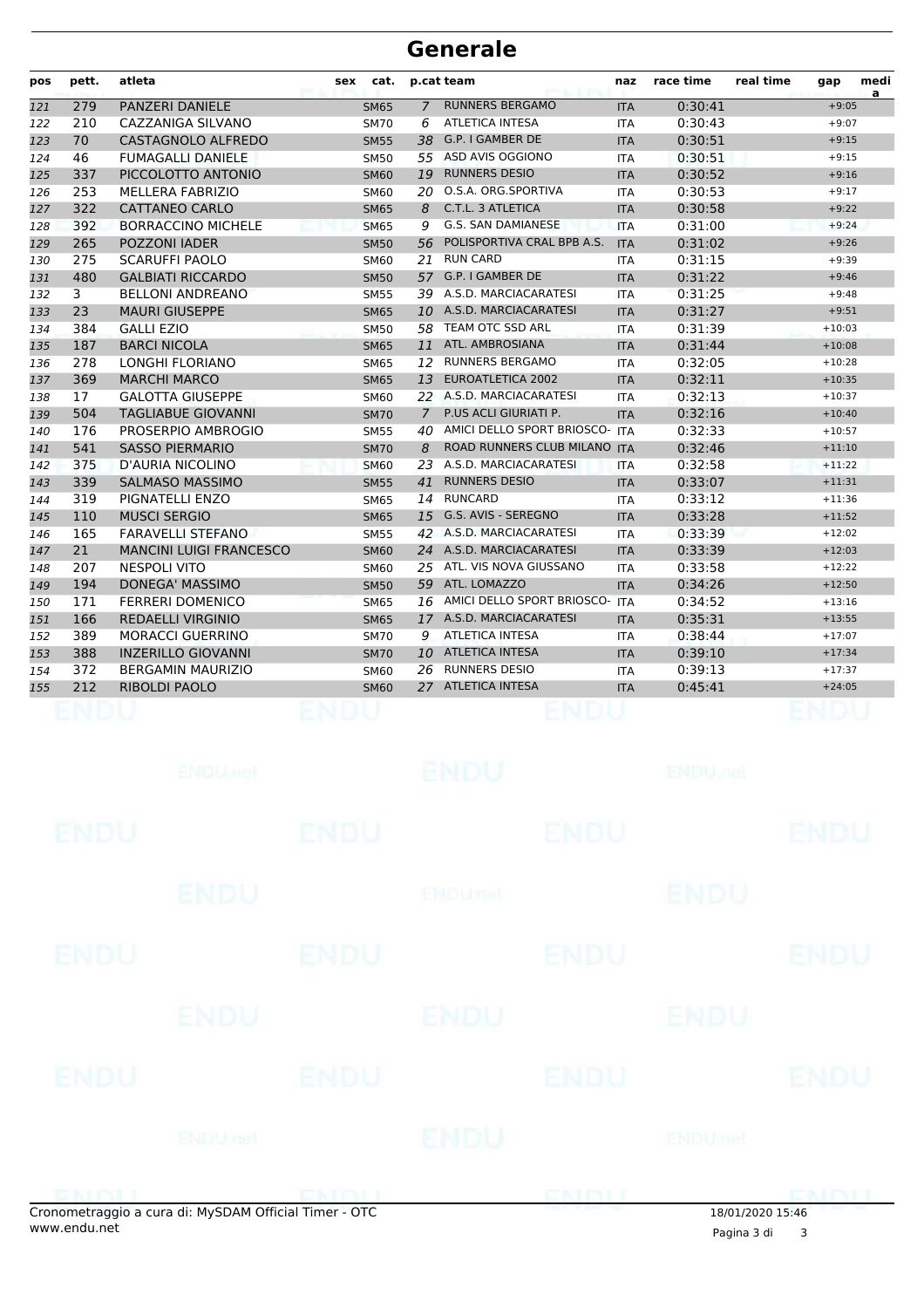*Gara* **7) AM-JM-JF-PF-SF-SF35 e oltre** *Data* **18/01/2020**

|              | <b>Generale</b><br><b>SERVICE</b> |                                       |     |             |                |                               |            |                    |           |         |           |  |  |
|--------------|-----------------------------------|---------------------------------------|-----|-------------|----------------|-------------------------------|------------|--------------------|-----------|---------|-----------|--|--|
| pos          | pett.                             | atleta                                | sex | cat.        |                | p.cat team                    | naz        | race time          | real time | gap     | medi<br>a |  |  |
| $\mathbf{1}$ | 257                               | DI STEFANO MARCO<br><b>ANSELMO</b>    |     | <b>AM</b>   | $\mathbf{1}$   | POL. BESANESE                 | <b>ITA</b> | 0:11:12            |           |         |           |  |  |
| 2            | 186                               | POZZI MATTEO                          |     | JM          | 1              | ATL. 87 - OGGIONO             | <b>ITA</b> | 0:11:21            |           | $+9$    |           |  |  |
| 3            | 556                               | <b>MANDELLI MATTEO</b>                |     | <b>JM</b>   | 2              | POL. BESANESE                 | <b>ITA</b> | 0:11:23            |           | $+11$   |           |  |  |
| 4            | 355                               | <b>GAVIRAGHI FEDERICO</b>             |     | JМ          | 3              | ATL. PARATICO                 | <b>ITA</b> | 0:11:34            |           | $+22$   |           |  |  |
| 5            | 452                               | <b>GALLI NICOLO'</b>                  |     | <b>AM</b>   | 2              | A.G. COMENSE S.S.D. A R.L.    | <b>ITA</b> | 0:11:42            |           | $+30$   |           |  |  |
| 6            | 463                               | <b>CASATI FEDERICA</b>                |     | <b>SF</b>   | 1              | <b>BRACCO ATLETICA</b>        | <b>ITA</b> | 0:11:48            |           | $+36$   |           |  |  |
| 7            | 505                               | <b>CAGLIO ANNA</b>                    |     | <b>SF</b>   | $\overline{2}$ | POL. BESANESE                 | <b>ITA</b> | 0:11:51            |           | $+39$   |           |  |  |
| 8            | 467                               | DI RAGO FEDERICO                      |     | JM          | $\overline{a}$ | DAINI CARATE BRIANZA          | <b>ITA</b> | 0:12:12            |           | $+1:00$ |           |  |  |
| 9            | 242                               | <b>BILORA MARTINA</b>                 |     | PF          | $\mathbf{1}$   | <b>GR. ESCURS. FALCHI</b>     | <b>ITA</b> | 0:12:15            |           | $+1:03$ |           |  |  |
| 10           | 258                               | <b>MALAGUTI DARIO</b>                 |     | AM          | 3              | POL. BESANESE                 | <b>ITA</b> | 0:12:22            |           | $+1:10$ |           |  |  |
| 11           | 386                               | <b>FUMAGALLI CHIARA</b>               |     | <b>SF</b>   | 3              | <b>I BOCIA VERANO BRIANZA</b> | <b>ITA</b> | 0:12:29            |           | $+1:17$ |           |  |  |
| 12           | 264                               | RIPAMONTI MARTINA                     |     | <b>SF</b>   | $\overline{A}$ | POL. TEAM BRIANZA LISSONE     | <b>ITA</b> | 0:12:38            |           | $+1:26$ |           |  |  |
| 13           | 196                               | <b>CAROBBIO NIVES</b>                 |     | <b>SF50</b> | $\mathbf{1}$   | ATL. PARATICO                 | <b>ITA</b> | 0:12:43            |           | $+1:31$ |           |  |  |
| 14           | 155                               | <b>COLNAGHI ALESSIA</b>               |     | <b>SF40</b> | 1              | A.L.S. CREMELLA               | <b>ITA</b> | 0:12:45            |           | $+1:33$ |           |  |  |
| 15           | 57                                | <b>GHEZZI VIRNA</b>                   |     | <b>SF40</b> | 2              | ATLETICA 42195 'BLU FRIDA'    | <b>ITA</b> | 0:12:47            |           | $+1:35$ |           |  |  |
| 16           | 439                               | <b>BALLABIO CRISTINA</b>              |     | <b>SF</b>   | 5              | <b>RUNNERS DESIO</b>          | <b>ITA</b> | 0:12:54            |           | $+1:42$ |           |  |  |
| 17           | 381                               | <b>GILARDI DANIELA</b>                |     | <b>SF55</b> | $\mathbf{1}$   | S.E.V. VALMADRERA             | <b>ITA</b> | 0:13:05            |           | $+1:53$ |           |  |  |
|              | 63                                |                                       |     |             |                | ATLETICA 42195 'BLU FRIDA'    |            | 0:13:06            |           | $+1:54$ |           |  |  |
| 18           |                                   | REDAELLI CLAUDIA                      |     | <b>SF40</b> | 3              | ATL. PRESEZZO                 | <b>ITA</b> |                    |           |         |           |  |  |
| 19           | 200                               | <b>MANGILI SARA</b>                   |     | <b>SF40</b> | $\overline{4}$ |                               | <b>ITA</b> | 0:13:14            |           | $+2:02$ |           |  |  |
| 20           | 286                               | <b>GILARDI SILVIA</b>                 |     | <b>SF40</b> | $5 -$          | S.E.V. VALMADRERA             | <b>ITA</b> | 0:13:24            |           | $+2:12$ |           |  |  |
| 21           | 509                               | <b>GRAVINA ELIDE MAY</b>              |     | <b>SF35</b> | $\mathbf{1}$   | ROAD RUNNERS CLUB MILANO      | <b>ITA</b> | 0:13:25            |           | $+2:13$ |           |  |  |
| 22           | 226                               | <b>CAMAGNI FEDERICA</b>               |     | SF          | 6              | <b>CUS PRO PATRIA MILANO</b>  | <b>ITA</b> | 0:13:28            |           | $+2:16$ |           |  |  |
| 23           | 546                               | <b>PIANI CARMEN</b>                   |     | <b>SF55</b> | 2              | ATL. LECCO-COLOMBO            | <b>ITA</b> | 0:13:29            |           | $+2:17$ |           |  |  |
| 24           | 391                               | <b>CAVALLI GIOVANNA</b>               |     | <b>SF60</b> | $\mathbf{1}$   | ATL. PARATICO                 | <b>ITA</b> | 0:13:34            |           | $+2:22$ |           |  |  |
| 25           | 515                               | <b>BRASSINI ALICE</b>                 |     | <b>SF35</b> | 2              | <b>STAR RUN</b>               | <b>ITA</b> | 0:13:36            |           | $+2:24$ |           |  |  |
| 26           | 11                                | COLZANI RAFFAELLA                     |     | <b>SF55</b> | 3              | A.S.D. MARCIACARATESI         | <b>ITA</b> | 0:13:39            |           | $+2:27$ |           |  |  |
| 27           | 55                                | <b>CORTI NADIA</b>                    |     | JF.         | $\mathbf{1}$   | ATLETICA 42195 'BLU FRIDA'    | <b>ITA</b> | 0:13:46            |           | $+2:34$ |           |  |  |
| 28           | 39                                | <b>VERNO' FEDERICA</b>                |     | <b>SF40</b> | 6              | A.S.D. MARCIACARATESI         | <b>ITA</b> | 0:13:49            |           | $+2:37$ |           |  |  |
| 29           | 416                               | <b>CARDOSO LOPES DONZILIA</b>         |     | <b>SF55</b> | $\overline{4}$ | <b>U.S. SAN MAURIZIO</b>      | <b>ITA</b> | 0:13:51            |           | $+2:39$ |           |  |  |
| 30           | 562                               | <b>BAZZANA SILVIA</b>                 |     | <b>SF40</b> | $7^{\circ}$    | FO' DI PE                     | <b>ITA</b> | 0:14:00            |           | $+2:48$ |           |  |  |
| 31           | 544                               | <b>BALESTRA IRENE</b>                 |     | <b>SF35</b> | 3              | S.E.V. VALMADRERA             | <b>ITA</b> | 0:14:00            |           | $+2:48$ |           |  |  |
| 32           | 59                                | <b>INVERNIZZI BARBARA</b>             |     | <b>SF45</b> | 1              | ATLETICA 42195 'BLU FRIDA'    | <b>ITA</b> | 0:14:04            |           | $+2:52$ |           |  |  |
| 33           | 552                               | <b>CHIUSI BIANCA</b>                  |     | PF          | 2              | POL. BESANESE                 | <b>ITA</b> | 0:14:07            |           | $+2:55$ |           |  |  |
| 34           | 72                                | <b>FRIZZO MANUELA</b>                 |     | <b>SF45</b> | 2              | G.P. I GAMBER DE              | <b>ITA</b> | 0:14:10            |           | $+2:57$ |           |  |  |
| 35           | 521                               | <b>ISELLA JENNIFER</b>                |     | <b>SF35</b> | $\overline{4}$ | <b>WOMEN IN RUN</b>           | <b>ITA</b> | 0:14:12            |           | $+2:59$ |           |  |  |
| 36           | 507                               | <b>FORMENTI SILVIA</b>                |     | <b>SF</b>   | 7              | POL. TEAM BRIANZA LISSONE     | <b>ITA</b> | 0:14:14            |           | $+3:02$ |           |  |  |
| 37           | 303                               | <b>MATTIOLI GIORGIA</b>               |     | PF          | 3              | <b>U.S. MILANESE</b>          | <b>ITA</b> | 0:14:15            |           | $+3:03$ |           |  |  |
| 38           | 470                               | RAINERI SARA MARIA LUISA              |     | <b>SF45</b> | 3              | DAINI CARATE BRIANZA          | <b>ITA</b> | 0:14:16            |           | $+3:04$ |           |  |  |
| 39           | 516                               | RIBEIRO DE OLIVEIRA<br><b>FABIOLA</b> |     | <b>SF40</b> | 8              | <b>TEAM PASTURO ASD</b>       | <b>ITA</b> | 0:14:23            |           | $+3:11$ |           |  |  |
| 40           | 451                               | CAVALLO DARIO                         |     | AM          | $\overline{4}$ | A.G. COMENSE S.S.D. A R.L.    | ITA        | 0:14:23            |           | $+3:11$ |           |  |  |
| 41           | 127                               | <b>BUSNELLI DANIELA</b>               |     | <b>SF45</b> | $\overline{4}$ | <b>GRUPPO ETHOS RUNNING</b>   | <b>ITA</b> | 0:14:27            |           | $+3:15$ |           |  |  |
| 42           | 184                               | <b>MORNATA MARA</b>                   |     | <b>SF45</b> | 5              | ATHLETIC TEAM LARIO           | ITA        | 0:14:29            |           | $+3:17$ |           |  |  |
| 43           | 479                               | <b>BRAMBILLA MARTA</b>                |     | <b>SF40</b> | 9              | G.P. I GAMBER DE              | <b>ITA</b> | 0:14:30            |           | $+3:18$ |           |  |  |
| 44           | 529                               | <b>CIVARDI IRENE</b>                  |     | <b>SF40</b> |                | 10 A.L.S. CREMELLA            | <b>ITA</b> | 0:14:31            |           | $+3:19$ |           |  |  |
| 45           | 61                                | PALLERIA MARIA ANGELA                 |     | <b>SF45</b> |                | 6 ATLETICA 42195 'BLU FRIDA'  | <b>ITA</b> | 0:14:41            |           | $+3:29$ |           |  |  |
| 46           | 118                               | <b>SILVA LAURA</b>                    |     | <b>SF50</b> | 2              | G.S. AVIS - SEREGNO           | ITA        | 0:14:45            |           | $+3:33$ |           |  |  |
| 47           | 551                               | <b>CALASTRI ELISA</b>                 |     | SF          | 8              | <b>U.S. SAN MAURIZIO</b>      | <b>ITA</b> | 0:14:56            |           | $+3:44$ |           |  |  |
| 48           | 130                               | DI MODUGNO FRANCESCA                  |     | SF          | 9              | <b>GRUPPO ETHOS RUNNING</b>   | ITA        | 0:14:57            |           | $+3:45$ |           |  |  |
| 49           | 123                               | <b>TOPPI ELENA</b>                    |     | <b>SF40</b> | 11             | G.S. AVIS - SEREGNO           | <b>ITA</b> | 0:15:00            |           | $+3:48$ |           |  |  |
| 50           | 284                               | <b>AGOSTINI GLORIA</b>                |     | <b>SF40</b> |                | 12 S.E.V. VALMADRERA          | ITA        | 0:15:02            |           | $+3:50$ |           |  |  |
| 51           | 539                               | <b>BALOSSI SILVIA</b>                 |     | JF.         |                | 2 ATL. LECCO-COLOMBO          | <b>ITA</b> | 0:15:02            |           | $+3:50$ |           |  |  |
| 52           | 69                                | CAMMERATA FIORELLA                    |     | <b>SF45</b> | $7^{\circ}$    | G.P. I GAMBER DE              | ITA        | 0:15:03            |           | $+3:51$ |           |  |  |
|              | 180                               | <b>GAGLIARDI ASTRID</b>               |     |             | 13             | ASD ORTICA TEAM MILANO        | <b>ITA</b> |                    |           | $+3:53$ |           |  |  |
| 53           | 27                                |                                       |     | <b>SF40</b> |                | A.S.D. MARCIACARATESI         |            | 0:15:05<br>0:15:08 |           | $+3:56$ |           |  |  |
| 54           |                                   | PORTA ELENA                           |     | <b>SF55</b> | 5              |                               | ITA        |                    |           |         |           |  |  |
| 55           | 280                               | SPERANZA NUNZIA ANGELA                |     | <b>SF45</b> | 8              | RUNNERS BERGAMO               | <b>ITA</b> | 0:15:13            |           | $+4:00$ |           |  |  |
| 56           | 214                               | CARDAZZO SILVIA                       |     | SF50        | 3              | AZZURRA GARBAGNATE M.SE       | ITA        | 0:15:16            |           | $+4:04$ |           |  |  |
| 57           | 161                               | MOSCATELLI FEDERICA                   |     | <b>SF45</b> | 9              | A.S. CANTURINA POL. S.        | <b>ITA</b> | 0:15:21            |           | $+4:09$ |           |  |  |

Pagina 1 di 2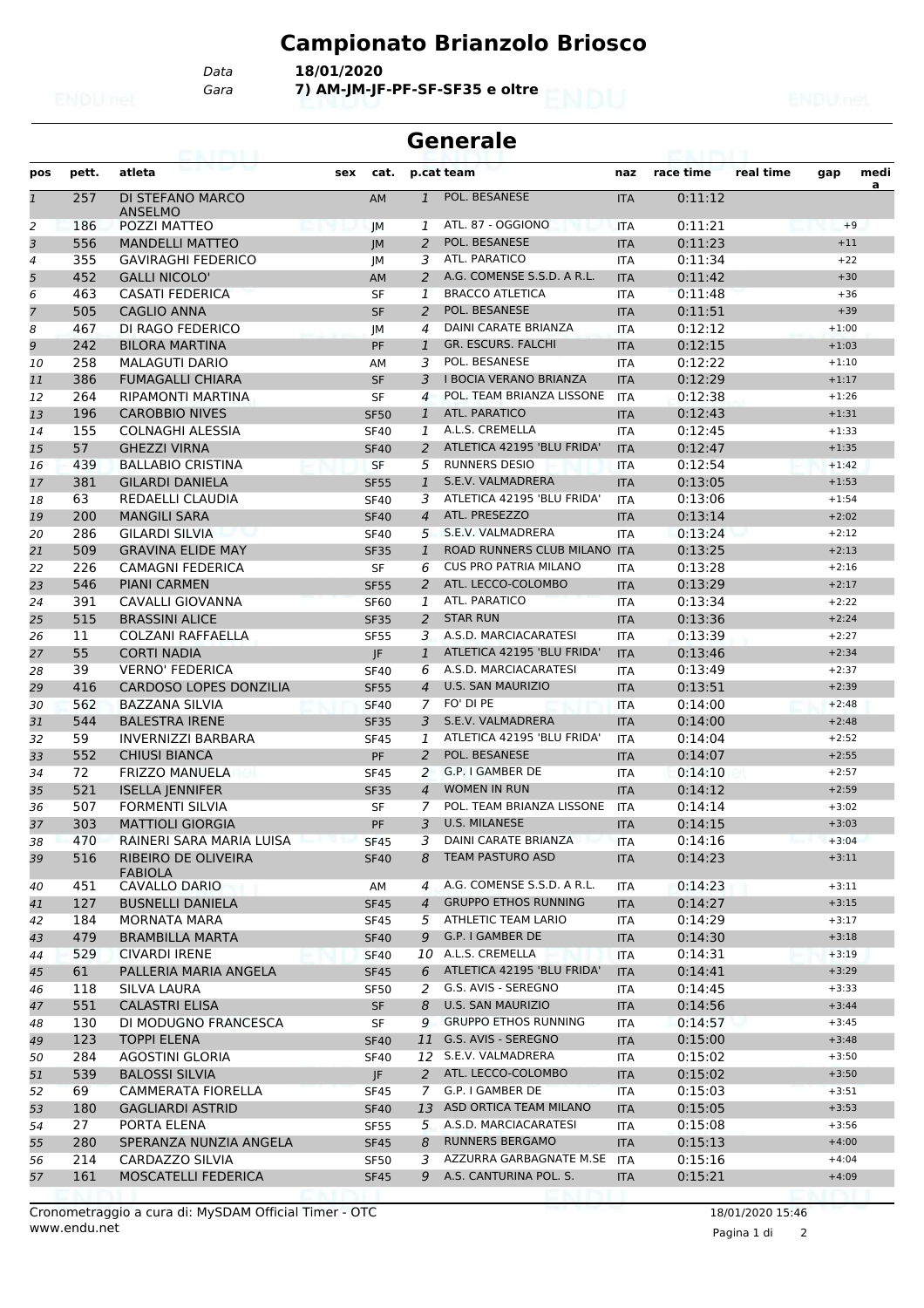| pos | pett.       | atleta                                     | sex | cat.        |                | p.cat team                      | naz        | race time | real time | gap      | medi<br>a |
|-----|-------------|--------------------------------------------|-----|-------------|----------------|---------------------------------|------------|-----------|-----------|----------|-----------|
| 58  | 24          | <b>MAZZUCCHELLI ARIANNA</b>                |     | <b>SF45</b> |                | 10 A.S.D. MARCIACARATESI        | <b>ITA</b> | 0:15:25   |           | $+4:13$  |           |
| 59  | 203         | <b>FABBRI MARILENA</b>                     |     | <b>SF50</b> | 4              | ATL. ROVELLASCA                 | <b>ITA</b> | 0:15:26   |           | $+4:14$  |           |
| 60  | 426         | <b>PAGANI MASCIA</b>                       |     | <b>SF35</b> | 5              | <b>G.P. MARCIATORI COGLIATE</b> | <b>ITA</b> | 0:15:27   |           | $+4:15$  |           |
| 61  | 120         | <b>TAGLIABUE SARA</b>                      |     | <b>SF</b>   |                | 10 G.S. AVIS - SEREGNO          | <b>ITA</b> | 0:15:32   |           | $+4:20$  |           |
| 62  | 525         | <b>MARTINELLI MARIA CHIARA</b>             |     | <b>SF</b>   | 11             | A.S.D. MARCIACARATESI           | <b>ITA</b> | 0:15:54   |           | $+4:42$  |           |
| 63  | 540         | <b>VALTOLINA SILVIA</b>                    |     | <b>SF60</b> | 2              | POL. LIB. CERNUSCHESE           | <b>ITA</b> | 0:16:04   |           | $+4:52$  |           |
| 64  | 301         | <b>RUSCONI MARIA TERESA</b>                |     | <b>SF50</b> | 5              | <b>TEAM PASTURO ASD</b>         | <b>ITA</b> | 0:16:08   |           | $+4:56$  |           |
| 65  | 94          | D'ARCANGELO DANIELA                        |     | <b>SF35</b> | 6              | G.S. AVIS - SEREGNO             | <b>ITA</b> | 0:16:21   |           | $+5:09$  |           |
| 66  | 421         | <b>ZURI SONIA</b>                          |     | <b>SF35</b> | $\overline{7}$ | G.S.A. COMETA                   | <b>ITA</b> | 0:16:23   |           | $+5:11$  |           |
| 67  | 125         | <b>VILLELLA GRETA</b><br><b>GIUSEPPINA</b> |     | <b>SF50</b> | 6              | G.S. AVIS - SEREGNO             | <b>ITA</b> | 0:16:30   |           | $+5:18$  |           |
| 68  | 527         | <b>STEFANINI MIRIAM</b>                    |     | <b>SF40</b> |                | 14 A.S.D. MARCIACARATESI        | <b>ITA</b> | 0:16:32   |           | $+5:20$  |           |
| 69  | 363         | <b>VILLA ROSITA MARIA</b>                  |     | <b>SF55</b> | 6              | ATLETICA 42195 'BLU FRIDA'      | <b>ITA</b> | 0:16:33   |           | $+5:21$  |           |
| 70  | 126         | <b>VOLONTERIO BEATRICE</b><br><b>MARIA</b> |     | <b>SF</b>   | 12             | G.S. AVIS - SEREGNO             | <b>ITA</b> | 0:16:56   |           | $+5:44$  |           |
| 71  | 60          | <b>NEGRI CINZIA</b>                        |     | <b>SF55</b> | 7              | ATLETICA 42195 'BLU FRIDA'      | <b>ITA</b> | 0:17:00   |           | $+5:48$  |           |
| 72  | 446         | TERUZZI EMANUELA MARIA                     |     | <b>SF50</b> | $\overline{7}$ | <b>RUNNERS DESIO</b>            | <b>ITA</b> | 0:17:10   |           | $+5:58$  |           |
| 73  | 179         | <b>GALLI LIVIA</b>                         |     | <b>SF55</b> | 8              | ASD AVIS OGGIONO                | <b>ITA</b> | 0:17:35   |           | $+6:23$  |           |
| 74  | 6           | <b>BUORA SILVIA</b>                        |     | <b>SF45</b> | 11             | A.S.D. MARCIACARATESI           | <b>ITA</b> | 0:17:39   |           | $+6:27$  |           |
| 75  | 112         | POZZI MARINA                               |     | <b>SF45</b> | 12             | G.S. AVIS - SEREGNO             | <b>ITA</b> | 0:17:42   |           | $+6:30$  |           |
| 76  | 429         | <b>CORTI VALENTINA</b>                     |     | <b>SF35</b> | 8              | O.S.A. ORG.SPORTIVA             | <b>ITA</b> | 0:17:43   |           | $+6:31$  |           |
| 77  | 402         | DAGNA EMANUELA                             |     | <b>SF55</b> | 9              | <b>RUNNERS DESIO</b>            | <b>ITA</b> | 0:17:46   |           | $+6:34$  |           |
| 78  | 530         | <b>CONTINO GIUSEPPINA</b>                  |     | <b>SF50</b> | 8              | A.L.S. CREMELLA                 | <b>ITA</b> | 0:17:57   |           | $+6:45$  |           |
| 79  | 397         | <b>CORBETTA MIRIAM</b>                     |     | <b>SF50</b> | 9              | ATL. LOMAZZO                    | <b>ITA</b> | 0:18:07   |           | $+6:55$  |           |
| 80  | 51          | <b>VILLA MARIA CRISTINA</b>                |     | <b>SF40</b> | 15             | ASD AVIS OGGIONO                | <b>ITA</b> | 0:18:16   |           | $+7:04$  |           |
| 81  | 117         | <b>SAMBRUNI LUCILA</b>                     |     | <b>SF</b>   |                | 13 G.S. AVIS - SEREGNO          | <b>ITA</b> | 0:18:23   |           | $+7:11$  |           |
| 82  | 485         | <b>LODI BARBARA</b>                        |     | <b>SF45</b> |                | 13 G.S. AVIS - SEREGNO          | <b>ITA</b> | 0:18:25   |           | $+7:13$  |           |
| 83  | 377         | <b>CENEDELLA MARILENA</b>                  |     | <b>SF60</b> | 3              | ATL. AMBROSIANA                 | <b>ITA</b> | 0:18:31   |           | $+7:19$  |           |
| 84  | 320         | <b>BRAMBILLA ANTONELLA</b>                 |     | <b>SF50</b> | 10             | <b>RUNCARD</b>                  | <b>ITA</b> | 0:18:34   |           | $+7:22$  |           |
| 85  | $7^{\circ}$ | <b>CAGLIO MANUELA</b>                      |     | <b>SF40</b> |                | 16 A.S.D. MARCIACARATESI        | <b>ITA</b> | 0:18:36   |           | $+7:24$  |           |
| 86  | 340         | LAURICELLA ANNA MARIA                      |     | <b>SF50</b> | 11             | <b>RUNNERS DESIO</b>            | <b>ITA</b> | 0:18:52   |           | $+7:40$  |           |
| 87  | 37          | SPREAFICO ANNA MARIA                       |     | <b>SF55</b> |                | 10 A.S.D. MARCIACARATESI        | <b>ITA</b> | 0:19:10   |           | $+7:58$  |           |
| 88  | 489         | <b>VIGANO' PAOLA</b>                       |     | <b>SF40</b> |                | 17 G.S. AVIS - SEREGNO          | <b>ITA</b> | 0:20:15   |           | $+9:02$  |           |
| 89  | 122         | <b>TINTORI IRENE</b>                       |     | SF60        | $\overline{4}$ | G.S. AVIS - SEREGNO             | <b>ITA</b> | 0:20:24   |           | $+9:12$  |           |
| 90  | 332         | <b>COLOMBO ELISA</b>                       |     | <b>SF40</b> | 18             | <b>RUNNERS DESIO</b>            | <b>ITA</b> | 0:20:33   |           | $+9:21$  |           |
| 91  | 235         | INGRATTA MARIANNINA                        |     | <b>SF60</b> | 5              | <b>G.S. SAN DAMIANESE</b>       | <b>ITA</b> | 0:20:38   |           | $+9:26$  |           |
| 92  | 415         | <b>NOBILI MARIA GLORIA</b>                 |     | <b>SF45</b> | 14             | <b>RUNNERS DESIO</b>            | <b>ITA</b> | 0:20:49   |           | $+9:37$  |           |
| 93  | 338         | PELLEGATTA LAURA                           |     | <b>SF50</b> | 12             | <b>RUNNERS DESIO</b>            | <b>ITA</b> | 0:21:15   |           | $+10:03$ |           |
| 94  | 52          | <b>CACCIA LUCIANA</b>                      |     | <b>SF50</b> | 13             | ATLETICA 42195 'BLU FRIDA'      | <b>ITA</b> | 0:21:50   |           | $+10:38$ |           |
| 95  | 115         | SABELLA AGNESE LUCIA                       |     | <b>SF55</b> |                | 11 G.S. AVIS - SEREGNO          | <b>ITA</b> | 0:22:53   |           | $+11:41$ |           |

|             | $\mathbf{C}$ and $\mathbf{C}$ and $\mathbf{C}$ are $\mathbf{C}$ and $\mathbf{C}$ and $\mathbf{C}$ and $\mathbf{C}$ and $\mathbf{C}$ and $\mathbf{C}$ and $\mathbf{C}$ and $\mathbf{C}$ and $\mathbf{C}$ and $\mathbf{C}$ and $\mathbf{C}$ and $\mathbf{C}$ and $\mathbf{C}$ and $\mathbf{C}$ and |             |                |             |         |             |
|-------------|--------------------------------------------------------------------------------------------------------------------------------------------------------------------------------------------------------------------------------------------------------------------------------------------------|-------------|----------------|-------------|---------|-------------|
|             |                                                                                                                                                                                                                                                                                                  |             |                | ENDIJ       |         | emni i      |
|             | <b>ENDU</b> nel                                                                                                                                                                                                                                                                                  |             | ENDU           |             | ENDUmet |             |
| <b>ENDU</b> |                                                                                                                                                                                                                                                                                                  | <b>ENDU</b> |                | <b>ENDU</b> |         | <b>ENDU</b> |
|             | <b>ENDU</b>                                                                                                                                                                                                                                                                                      |             | <b>ENDU</b>    |             | ENDU    |             |
| <b>ENDU</b> |                                                                                                                                                                                                                                                                                                  | <b>ENDU</b> |                | <b>ENDU</b> |         | <b>ENDU</b> |
|             | ENDU                                                                                                                                                                                                                                                                                             |             | <b>ENDUmet</b> |             | ENDU    |             |
| <b>ENDU</b> |                                                                                                                                                                                                                                                                                                  | <b>ENDU</b> |                | <b>ENDU</b> |         | <b>ENDU</b> |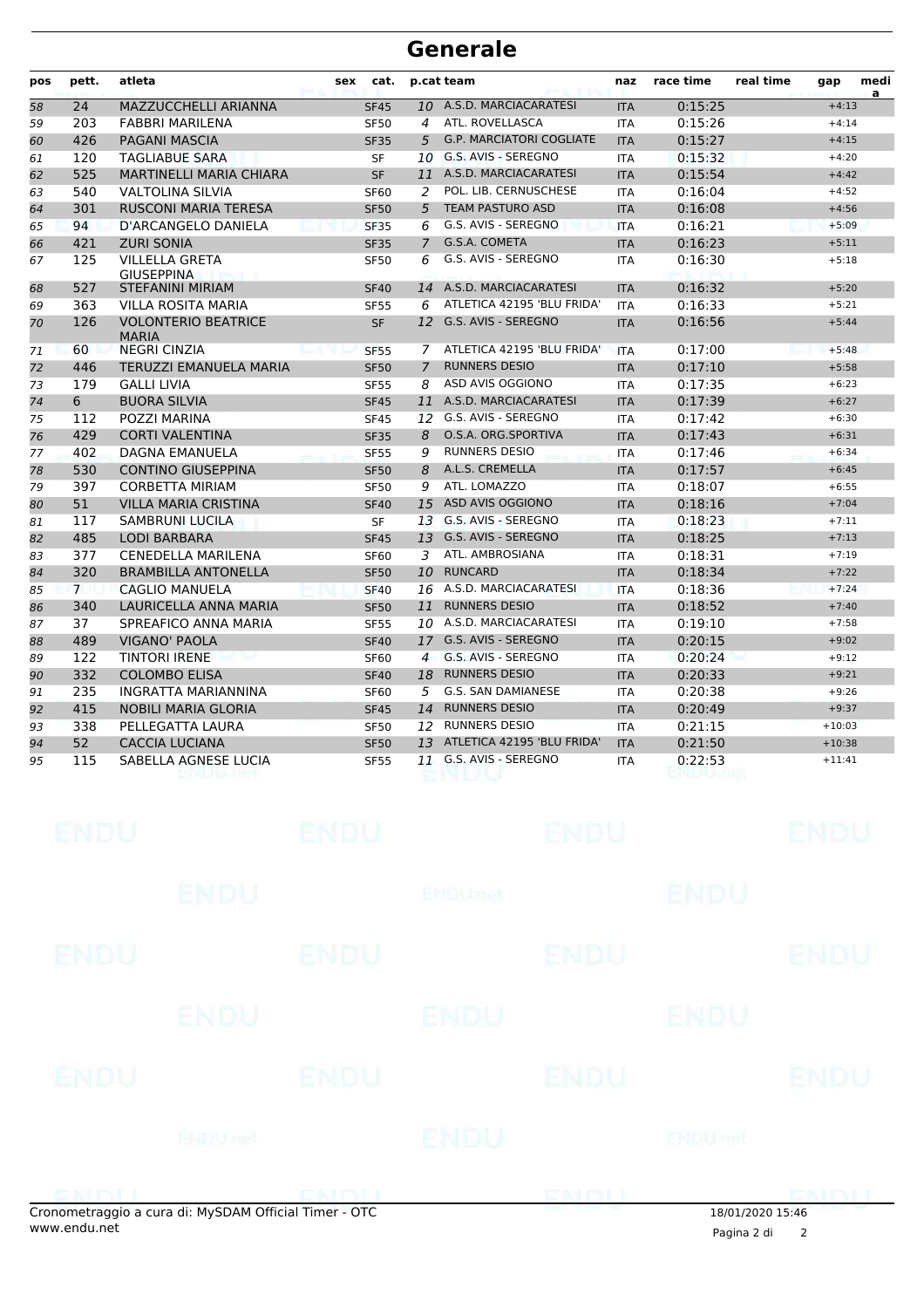*Gara* **8) SM40 - SM45 - PM-SM-SM35** *Data* **18/01/2020**

|                | <b>Generale</b> |                                              |     |             |                |                                 |            |           |           |         |           |  |
|----------------|-----------------|----------------------------------------------|-----|-------------|----------------|---------------------------------|------------|-----------|-----------|---------|-----------|--|
| pos            | pett.           | atleta                                       | sex | cat.        |                | p.cat team                      | naz        | race time | real time | gap     | medi<br>a |  |
| $\mathbf{1}$   | 217             | PIFFERI MAURO                                |     | <b>SM45</b> | $\mathbf{1}$   | <b>BERGAMO STARS ATLETICA</b>   | <b>ITA</b> | 0:20:08   |           |         |           |  |
| 2              | 297             | <b>MAGGI DAVIDE</b>                          |     | <b>SM</b>   | 1              | SPORT E BENESSERE ASD           | <b>ITA</b> | 0:20:24   |           | $+16$   |           |  |
| 3              | 162             | PARRAVICINI MATTIA<br><b>PAOLO</b>           |     | <b>SM35</b> | $\mathbf{1}$   | A.S. CANTURINA POL. S.          | <b>ITA</b> | 0:20:33   |           | $+25$   |           |  |
| 4              | 511             | <b>INDERST SEBASTIAN</b>                     |     | SΜ          | 2              | <b>RUN CARD</b>                 | SUI        | 0:21:08   |           | $+1:00$ |           |  |
| 5              | 232             | <b>MANGILI MANUEL</b>                        |     | <b>SM40</b> | $\mathbf{1}$   | <b>G. ALPINISTICO VERTOVESE</b> | <b>ITA</b> | 0:21:12   |           | $+1:04$ |           |  |
| 6              | 412             | <b>MAZZEI GIOVANNI</b>                       |     | <b>SM35</b> | 2              | 3 LIFE                          | <b>ITA</b> | 0:21:14   |           | $+1:06$ |           |  |
| $\overline{z}$ | 249             | <b>COLNAGHI PIETRO</b>                       |     | <b>SM45</b> | 2              | <b>MERATE ATLETICA</b>          | <b>ITA</b> | 0:21:20   |           | $+1:12$ |           |  |
| 8              | 506             | <b>CEDDIA SIMONE</b>                         |     | SM          | 3              | POL. TEAM BRIANZA LISSONE       | ITA        | 0:21:28   |           | $+1:21$ |           |  |
| 9              | 19              | <b>GIUDICI DAVIDE</b>                        |     | <b>SM35</b> | 3              | A.S.D. MARCIACARATESI           | <b>ITA</b> | 0:21:31   |           | $+1:23$ |           |  |
| 10             | 133             | <b>LISSONI STEFANO</b>                       |     | <b>SM45</b> | 3              | <b>GRUPPO ETHOS RUNNING</b>     | <b>ITA</b> | 0:21:34   |           | $+1:26$ |           |  |
| 11             | 185             | <b>CANALI MATTIA</b>                         |     | <b>PM</b>   | $\mathbf{1}$   | ATL, 87 - OGGIONO               | <b>ITA</b> | 0:21:36   |           | $+1:28$ |           |  |
| 12             | 139             | <b>RIGAMONTI MARCO</b>                       |     | <b>SM</b>   | $\overline{4}$ | <b>GRUPPO ETHOS RUNNING</b>     | <b>ITA</b> | 0:21:54   |           | $+1:47$ |           |  |
| 13             | 432             | NAPPO DAVIDE                                 |     | <b>SM35</b> | $\overline{4}$ | I BOCIA VERANO BRIANZA          | <b>ITA</b> | 0:21:58   |           | $+1:50$ |           |  |
| 14             | 246             | <b>SCANZIANI FEDERICO</b>                    |     | SМ          | 5              | I BOCIA VERANO BRIANZA          | <b>ITA</b> | 0:22:00   |           | $+1:52$ |           |  |
| 15             | 567             | PINELLI MATTEO                               |     | <b>SM</b>   | 6              | P.B.M. BOVISIO MASCIAGO         | <b>ITA</b> | 0:22:02   |           | $+1:54$ |           |  |
| 16             | 201             | <b>VILLA GEROLAMO</b>                        |     | <b>SM40</b> | 2              | ATL. PRESEZZO                   | <b>ITA</b> | 0:22:05   |           | $+1:57$ |           |  |
| 17             | 448             | PEDOTO ANDREA                                |     | <b>SM35</b> | 5              | POL. TEAM BRIANZA LISSONE       | <b>ITA</b> | 0:22:06   |           | $+1:58$ |           |  |
| 18             | 438             | RADAELLI DAVIDE                              |     | <b>SM</b>   | 7              | <b>RUNNERS DESIO</b>            | <b>ITA</b> | 0:22:07   |           | $+1:59$ |           |  |
| 19             | 128             | <b>COLANGELO MIRKO</b>                       |     | <b>SM35</b> | 6              | <b>GRUPPO ETHOS RUNNING</b>     | <b>ITA</b> | 0:22:10   |           | $+2:02$ |           |  |
| 20             | 256             | AROSIO ALESSANDRO                            |     | SM45        | 4              | POL. BESANESE                   | <b>ITA</b> | 0:22:11   |           | $+2:03$ |           |  |
| 21             | 136             | <b>ORTALLI ANDREA</b>                        |     | <b>SM35</b> | 7              | <b>GRUPPO ETHOS RUNNING</b>     | <b>ITA</b> | 0:22:12   |           | $+2:04$ |           |  |
| 22             | 404             | <b>FIGINI ANDREA</b>                         |     | PM          | 2              | ATL. ROVELLASCA                 | <b>ITA</b> | 0:22:13   |           | $+2:05$ |           |  |
| 23             | 378             | <b>CHIAPPELLI LORENZO</b>                    |     | <b>SM45</b> | 5              | ASD GP GARLASCHESE              | <b>ITA</b> | 0:22:14   |           | $+2:06$ |           |  |
| 24             | 233             | PIAZZA GIACOMO                               |     | <b>SM</b>   | 8              | G.P. VILLASANTESE               | <b>ITA</b> | 0:22:15   |           | $+2:07$ |           |  |
| 25             | 140             | <b>RIVA CESARE</b>                           |     | <b>SM35</b> | 8              | <b>GRUPPO ETHOS RUNNING</b>     | <b>ITA</b> | 0:22:26   |           | $+2:18$ |           |  |
| 26             | 414             | <b>CESARI DAVIDE</b>                         |     | SM35        | 9              | POL. TEAM BRIANZA LISSONE       | <b>ITA</b> | 0:22:30   |           | $+2:22$ |           |  |
| 27             | 241             | <b>TAGLIABUE FRANCESCO</b>                   |     | <b>SM35</b> | 10             | G.S.A. COMETA                   | <b>ITA</b> | 0:22:30   |           | $+2:22$ |           |  |
| 28             | 119             | <b>TAGLIABUE DAVIDE</b>                      |     | <b>SM</b>   | 9              | G.S. AVIS - SEREGNO             | <b>ITA</b> | 0:22:31   |           | $+2:23$ |           |  |
| 29             | 459             | <b>TURATI GIAMPAOLO</b>                      |     | <b>SM45</b> | 6              | ATL. CESANO MADERNO             | <b>ITA</b> | 0:22:35   |           | $+2:27$ |           |  |
| 30             | 561             | SIMONETTI MATTEO                             |     | <b>SM35</b> | 11             | C.S. S.ROCCHINO                 | <b>ITA</b> | 0:22:40   |           | $+2:32$ |           |  |
| 31             | 153             | <b>LODI GUSTAVO</b>                          |     | <b>SM35</b> |                | 12 101 RUNNING ASD              | <b>ITA</b> | 0:22:43   |           | $+2:35$ |           |  |
| 32             | 560             | <b>BERTARINI EMANUELE</b>                    |     | SM          | 10             | <b>GRUPPO ETHOS RUNNING</b>     | ITA        | 0:22:44   |           | $+2:36$ |           |  |
| 33             | 92              | <b>COLOMBO FRANCESCO</b>                     |     | <b>SM40</b> | 3              | G.S. AVIS - SEREGNO             | <b>ITA</b> | 0:22:45   |           | $+2:37$ |           |  |
| 34             | 361             | <b>BIONDI GIANLUCA</b>                       |     | <b>SM45</b> | $\mathcal{I}$  | ATLETICA 42195 'BLU FRIDA'      | <b>ITA</b> | 0:22:46   |           | $+2:38$ |           |  |
| 35             | 535             | <b>FRIGERIO PAOLO</b>                        |     | <b>SM</b>   | 11             | <b>ASD AVIS OGGIONO</b>         | <b>ITA</b> | 0:22:46   |           | $+2:38$ |           |  |
| 36             | 240             | <b>RIPAMONTI STEFANO</b>                     |     | <b>SM45</b> | 8              | G.S.A. COMETA                   | <b>ITA</b> | 0:22:46   |           | $+2:38$ |           |  |
| 37             | 15              | ESPOSITO MASSIMILIANO                        |     | <b>SM45</b> |                | 9 A.S.D. MARCIACARATESI         | <b>ITA</b> | 0:22:46   |           | $+2:38$ |           |  |
| 38             | 501             | <b>BONATO ALESSANDRO</b>                     |     | <b>SM35</b> |                | 13 MANERANNERS                  | <b>ITA</b> | 0:22:50   |           | $+2:42$ |           |  |
| 39             | 132             | <b>GALIMBERTI CLAUDIO</b>                    |     | <b>SM35</b> |                | 14 GRUPPO ETHOS RUNNING         | <b>ITA</b> | 0:22:50   |           | $+2:42$ |           |  |
| 40             | 107             | <b>MOLTENI LORENZO</b>                       |     | SM          |                | 12 G.S. AVIS - SEREGNO          | ITA        | 0:22:54   |           | $+2:46$ |           |  |
| 41             | 129             | <b>COPES FABIO</b>                           |     | <b>SM45</b> |                | 10 GRUPPO ETHOS RUNNING         | <b>ITA</b> | 0:22:56   |           | $+2:48$ |           |  |
| 42             | 474             | <b>MEOLI ANDREA</b>                          |     | <b>SM45</b> | 11             | <b>EVOLUTION SPORT TEAM</b>     | <b>ITA</b> | 0:23:01   |           | $+2:53$ |           |  |
| 43             | 362             | <b>MANDELLI STEFANO</b>                      |     | <b>SM35</b> |                | 15 ATLETICA 42195 'BLU FRIDA'   | <b>ITA</b> | 0:23:03   |           | $+2:55$ |           |  |
| 44             | 218             | FIGAROLI MASSIMO                             |     | SM45        | 12             | C.B.A. CINISELLO BALSAMO        | ITA        | 0:23:04   |           | $+2:56$ |           |  |
| 45             | 300             | <b>SCARSELLA FABIO</b>                       |     | <b>SM40</b> | $\overline{4}$ | <b>STAR RUN</b>                 | <b>ITA</b> | 0:23:15   |           | $+3:07$ |           |  |
| 46             | 468             | DI RAGO STEFANO                              |     | PM          | 3              | <b>DAINI CARATE BRIANZA</b>     | ITA        | 0:23:15   |           | $+3:08$ |           |  |
| 47             | 288             | <b>NESSI MARCO</b>                           |     | <b>SM45</b> |                | 13 S.E.V. VALMADRERA            | <b>ITA</b> | 0:23:17   |           | $+3:09$ |           |  |
| 48             | 98              | <b>FRIGERIO ALESSIO</b>                      |     | SM          |                | 13 G.S. AVIS - SEREGNO          | ITA        | 0:23:17   |           | $+3:09$ |           |  |
| 49             | 475             | <b>VALSECCHI CRISTIAN</b>                    |     | <b>SM45</b> | 14             | <b>EVOLUTION SPORT TEAM</b>     | <b>ITA</b> | 0:23:19   |           | $+3:11$ |           |  |
| 50             | 299             | CIPOLLETTA ALESSIO                           |     | SM          |                | 14 SPORTS CLUB MELEGNANO        | <b>ITA</b> | 0:23:20   |           | $+3:12$ |           |  |
| 51             | 491             | SISTI FABIO ALFREDO                          |     | <b>SM40</b> | 5              | G.S.A. COMETA                   | <b>ITA</b> | 0:23:36   |           | $+3:28$ |           |  |
| 52             | 28              | POZZI GIOELE                                 |     | SM          |                | 15 A.S.D. MARCIACARATESI        | ITA        | 0:23:36   |           | $+3:28$ |           |  |
| 53             | 517             | <b>STAFFIERI ALESSIO</b><br><b>FRANCESCO</b> |     | <b>SM35</b> |                | 16 TEAM PASTURO ASD             | <b>ITA</b> | 0:23:57   |           | $+3:49$ |           |  |
| 54             | 487             | <b>MARIANI MATTEO</b>                        |     | SM          |                | 16 G.S. AVIS - SEREGNO          | ITA        | 0:24:07   |           | $+3:59$ |           |  |
| 55             | 254             | <b>MORO PIERPAOLO</b>                        |     | <b>SM45</b> |                | 15 OSTUNI RUNNER'S              | <b>ITA</b> | 0:24:09   |           | $+4:01$ |           |  |
| 56             | 102             | <b>GIUDICI DANIELE</b>                       |     | <b>SM40</b> | 6              | G.S. AVIS - SEREGNO             | ITA        | 0:24:12   |           | $+4:04$ |           |  |
| 57             | 244             | <b>BRAMBILLA DAVIDE</b>                      |     | <b>SM35</b> |                | 17 I BOCIA VERANO BRIANZA       | <b>ITA</b> | 0:24:15   |           | $+4:07$ |           |  |

Pagina 1 di 3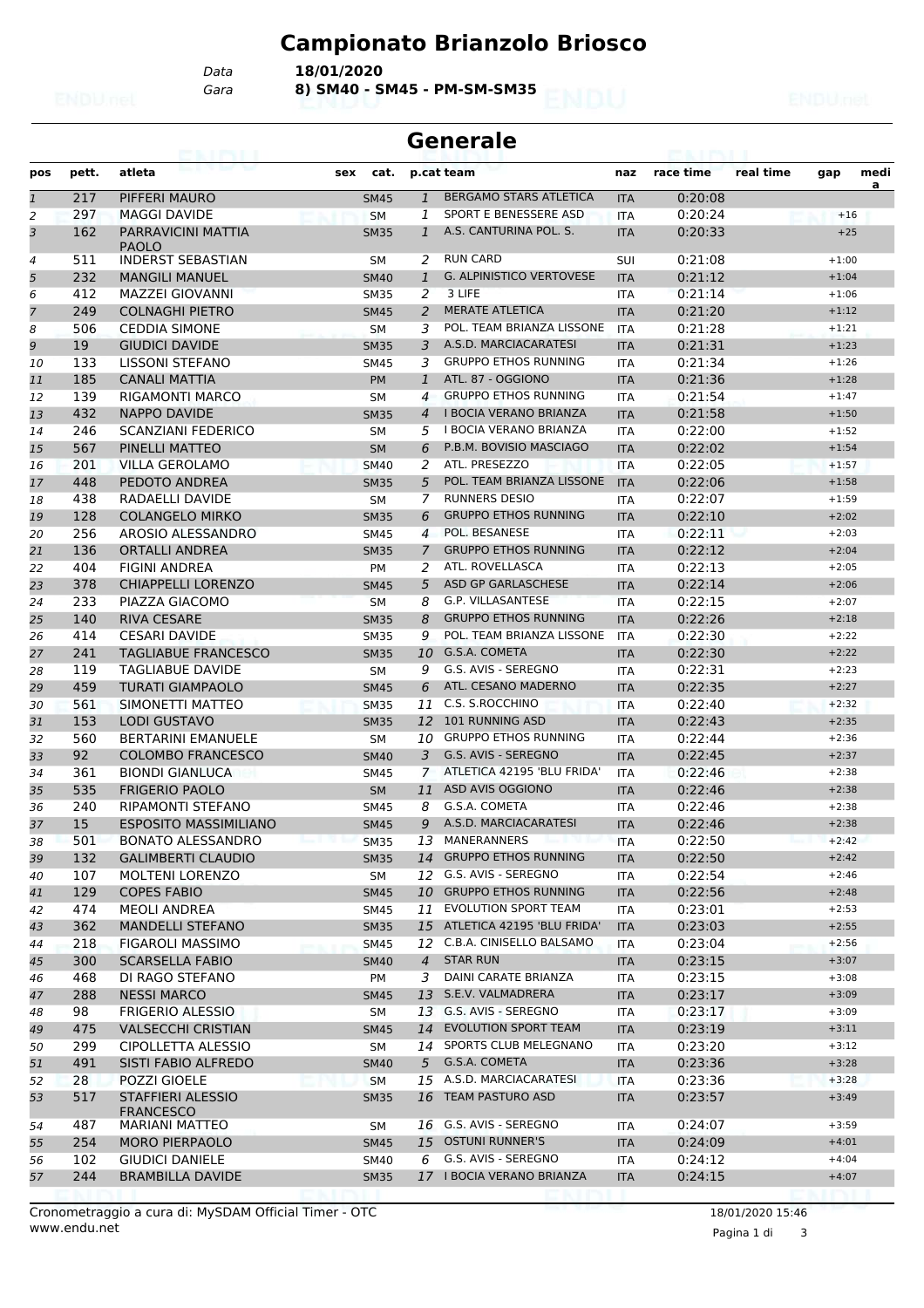| pos        | pett.          | atleta                                    | cat.<br>sex         |                | p.cat team                                                | naz        | race time          | real time | gap                | medi<br>a |
|------------|----------------|-------------------------------------------|---------------------|----------------|-----------------------------------------------------------|------------|--------------------|-----------|--------------------|-----------|
| 58         | 497            | PISANELLI STEFANO                         | <b>SM45</b>         |                | 16 GRUPPO ETHOS RUNNING                                   | <b>ITA</b> | 0:24:19            |           | $+4:11$            |           |
| 59         | 495            | <b>MANDELLI MATTIA</b>                    | <b>SM35</b>         | 18             | <b>GRUPPO ETHOS RUNNING</b>                               | ITA        | 0:24:23            |           | $+4:15$            |           |
| 60         | 76             | <b>RIPAMONTI LUCA</b>                     | <b>SM45</b>         |                | 17 G.P. I GAMBER DE                                       | <b>ITA</b> | 0:24:24            |           | $+4:16$            |           |
| 61         | 430            | PASUTTI MARCO                             | <b>SM45</b>         |                | 18 A TEAM TRIATHLON ASD                                   | <b>ITA</b> | 0:24:27            |           | $+4:19$            |           |
| 62         | 398            | PARRAVICINI CARLO                         | <b>SM</b>           |                | 17 ATLETICA 42195 'BLU FRIDA'                             | <b>ITA</b> | 0:24:30            |           | $+4:22$            |           |
| 63         | 298            | CANEVARI MATTIA                           | <b>SM</b>           |                | 18 SPORTS CLUB MELEGNANO                                  | <b>ITA</b> | 0:24:31            |           | $+4:23$            |           |
| 64         | 548            | <b>PERINI LUIGI</b>                       | <b>SM45</b>         |                | 19 ATL. LECCO-COLOMBO                                     | <b>ITA</b> | 0:24:31            |           | $+4:24$            |           |
| 65         | 519            | <b>MINICHINO LUCA</b>                     | <b>SM40</b>         | $\overline{7}$ | <b>VERDE PISELLO GROUP</b>                                | <b>ITA</b> | 0:24:34            |           | $+4:26$            |           |
| 66         | 236            | <b>BOSISIO PAOLO</b>                      | <b>SM45</b>         |                | 20 G.S.A. COMETA                                          | <b>ITA</b> | 0:24:35            |           | $+4:27$            |           |
| 67         | 547            | <b>SCALA STEFANO</b>                      | <b>SM45</b>         | 21             | ROAD RUNNERS CLUB MILANO ITA<br>POL. TEAM BRIANZA LISSONE |            | 0:24:36            |           | $+4:28$            |           |
| 68         | 566            | <b>GALBIATI ALESSANDRO</b>                | <b>SM35</b>         | 19             | ASD AVIS OGGIONO                                          | <b>ITA</b> | 0:24:37            |           | $+4:29$            |           |
| 69         | 48             | PULELLA GIUSEPPE<br><b>FRANCESCO</b>      | SM                  | 19             |                                                           | <b>ITA</b> | 0:24:38            |           | $+4:30$            |           |
| 70         | 250            | CALSANA MATTIA ALBINO                     | <b>SM40</b>         | 8              | <b>MOTUS ATLETICA</b>                                     | <b>ITA</b> | 0:24:39            |           | $+4:31$            |           |
| 71         | 496            | <b>MATTAVELLI IGOR</b>                    | <b>SM45</b>         | 22             | <b>GRUPPO ETHOS RUNNING</b>                               | <b>ITA</b> | 0:24:42            |           | $+4:34$            |           |
| 72         | 269            | <b>BERNARDI FABRIZIO</b>                  | <b>SM40</b>         | 9              | ROAD RUNNERS CLUB MILANO ITA                              |            | 0:24:44            |           | $+4:37$            |           |
| 73         | 442            | <b>BELTEMPO ANTONIO</b>                   | <b>SM40</b>         |                | 10 TRM TEAM                                               | <b>ITA</b> | 0:24:50            |           | $+4:42$            |           |
| 74         | 9              | <b>CITTERIO CRISTIAN</b>                  | <b>SM40</b>         |                | 11 A.S.D. MARCIACARATESI                                  | <b>ITA</b> | 0:24:53            |           | $+4:45$            |           |
| 75         | 93             | <b>CONTE MATTEO</b>                       | SM40                |                | 12 G.S. AVIS - SEREGNO                                    | <b>ITA</b> | 0:24:53            |           | $+4:45$            |           |
| 76         | 329            | <b>CHECCHETTO LUCA</b>                    | <b>SM45</b>         | 23             | <b>RUNNERS DESIO</b>                                      | <b>ITA</b> | 0:24:57            |           | $+4:49$            |           |
| 77         | 444            | <b>COGLIATI CRISTIAN</b>                  | <b>SM35</b>         | 20             | O.S.A. ORG.SPORTIVA                                       | <b>ITA</b> | 0:24:58            |           | $+4:50$            |           |
| 78         | 500            | PIROTTI MATTIA                            | <b>SM35</b>         | 21             | <b>GRUPPO PODISTICO MELZO A.</b>                          | <b>ITA</b> | 0:25:00            |           | $+4:52$            |           |
| 79         | 558            | <b>MOTTA ANDREA</b>                       | <b>SM</b>           |                | 20 POL. TEAM BRIANZA LISSONE                              | <b>ITA</b> | 0:25:01            |           | $+4:53$            |           |
| 80         | 266            | <b>VERONICO ANDREA</b>                    | <b>SM45</b>         | 24             | POLISPORTIVA CRAL BPB A.S.                                | <b>ITA</b> | 0:25:04            |           | $+4:56$            |           |
| 81         | 310            | <b>FOSSATI MAURIZIO</b>                   | <b>SM45</b>         |                | 25 A.S. CANTURINA POL. S.                                 | <b>ITA</b> | 0:25:05            |           | $+4:57$            |           |
| 82         | 477            | LUCCHINI MATTEO                           | <b>SM45</b>         |                | 26 FO' DI PE                                              | <b>ITA</b> | 0:25:11            |           | $+5:03$            |           |
| 83         | 411            | PALERMO MICHELE                           | <b>SM45</b>         | 27             | POL. DIMICA POTENTER                                      | <b>ITA</b> | 0:25:11            |           | $+5:03$            |           |
| 84         | 513            | <b>COVA MARCO</b>                         | <b>SM</b>           | 21             | S.I.S. ATL. 86                                            | <b>ITA</b> | 0:25:13            |           | $+5:05$            |           |
| 85         | 108            | <b>MONGIARDINI MARCO</b><br><b>MARIA</b>  | <b>SM45</b>         | 28             | G.S. AVIS - SEREGNO                                       | <b>ITA</b> | 0:25:14            |           | $+5:06$            |           |
| 86         | 113            | PRIMAVERA DANIELE                         | <b>SM40</b>         |                | 13 G.S. AVIS - SEREGNO                                    | <b>ITA</b> | 0:25:18            |           | $+5:11$            |           |
| 87         | 16             | <b>FILOMENA DANIELE</b>                   | <b>SM45</b>         |                | 29 A.S.D. MARCIACARATESI                                  | <b>ITA</b> | 0:25:22            |           | $+5:14$            |           |
| 88         | 431            | DI SANTO ROBERTO                          | <b>SM45</b>         |                | 30 RUNNERS DESIO                                          | <b>ITA</b> | 0:25:24            |           | $+5:16$            |           |
| 89         | 285            | <b>BRIGATTI DANIELE</b>                   | <b>SM40</b>         |                | 14 S.E.V. VALMADRERA                                      | <b>ITA</b> | 0:25:25            |           | $+5:17$            |           |
| 90         | 476            | <b>BERTOLDINI TADDEO</b>                  | <b>SM35</b>         |                | 22 FALCHI-LECCO                                           | <b>ITA</b> | 0:25:26            |           | $+5:18$            |           |
| 91         | 62             | PIROVANO OTTAVIO                          | SM45                |                | 31 ATLETICA 42195 'BLU FRIDA'                             | <b>ITA</b> | 0:25:30            |           | $+5:22$            |           |
| 92         | 100            | <b>GALIMBERTI IVAN</b>                    | <b>SM40</b>         |                | 15 G.S. AVIS - SEREGNO                                    | <b>ITA</b> | 0:25:31            |           | $+5:23$            |           |
| 93         | 457            | PATRIARCA GIULIANO                        | <b>SM45</b>         |                | 32 A.S.D.ARIES COMO ATHLETIC                              | <b>ITA</b> | 0:25:33            |           | $+5:25$            |           |
| 94         | 245            | <b>GALLI ALBERTO</b>                      | <b>SM35</b>         |                | 23 I BOCIA VERANO BRIANZA                                 | <b>ITA</b> | 0:25:35            |           | $+5:27$            |           |
| 95         | 445            | PESCE GABRIELE                            | SM45                |                | 33 ATHLETIC TEAM LARIO                                    | <b>ITA</b> | 0:25:35            |           | $+5:27$            |           |
| 96         | 413            | <b>ZUCCHI ALESSANDRO</b>                  | SM45                |                | 34 POL. PAGNONA                                           | <b>ITA</b> | 0:25:36            |           | $+5:28$            |           |
| 97         | 142            | VIAVATTENE DAVIDE                         | SM45                |                | 35 GRUPPO ETHOS RUNNING                                   | ITA        | 0:25:36            |           | $+5:28$            |           |
| 98         | $\mathbf{1}$   | <b>BONINI CARLO</b>                       | <b>SM45</b>         |                | 36 A.S.D. MARCIACARATESI                                  | <b>ITA</b> | 0:25:39            |           | $+5:31$            |           |
| 99         | 553            | LOMBARDI CORRADO                          | <b>SM45</b>         |                | 37 GRUPPO ETHOS RUNNING                                   | ITA        | 0:25:43            |           | $+5:35$            |           |
| 100        | 216            | PARLAGRECO ALESSANDRO                     | <b>SM40</b>         |                | 16 BERGAMO STARS ATLETICA                                 | <b>ITA</b> | 0:25:45            |           | $+5:37$            |           |
| 101        | 490            | POZZOLI ROBERTO                           | SM45                |                | 38 G.S.A. COMETA<br>22 ATL. LECCO-COLOMBO                 | ITA        | 0:25:49            |           | $+5:41$            |           |
| 102        | 192<br>181     | VIGANO' GIACOMO<br><b>BALOSSI MASSIMO</b> | SM                  |                | 39 ASD POLISPORTIVA ROVINATA ITA                          | <b>ITA</b> | 0:25:50            |           | $+5:42$            |           |
| 103<br>104 | 554            | RIZZETTO ANTONELLO                        | SM45<br><b>SM45</b> |                | 40 GRUPPO ETHOS RUNNING                                   | <b>ITA</b> | 0:26:01<br>0:26:09 |           | $+5:53$<br>$+6:01$ |           |
| 105        | 40             | <b>CARLO</b><br>VISMARA IVAN ANDREA       | SM40                |                | 17 A.S.D. MARCIACARATESI                                  | ITA        | 0:26:14            |           | $+6:06$            |           |
| 106        | 95             | <b>DECARLI PAOLO</b>                      | <b>SM45</b>         |                | 41 G.S. AVIS - SEREGNO                                    | <b>ITA</b> | 0:26:17            |           | $+6:09$            |           |
| 107        | 382            | MUOIO ALESSANDRO                          | SM40                |                | 18 S.E.V. VALMADRERA                                      | ITA        | 0:26:33            |           | $+6:26$            |           |
| 108        | 425            | LAROCCA DAVIDE                            | <b>SM35</b>         |                | 24 G.P. MARCIATORI COGLIATE                               | <b>ITA</b> | 0:26:44            |           | $+6:36$            |           |
| 109        | $\overline{2}$ | ALIPRANDI ALESSANDRO                      | SM45                |                | 42 A.S.D. MARCIACARATESI                                  | ITA        | 0:26:48            |           | $+6:40$            |           |
| 110        | 563            | <b>GIUDICI FRANCESCO</b>                  | <b>SM35</b>         |                | 25 I BOCIA VERANO BRIANZA                                 | <b>ITA</b> | 0:26:51            |           | $+6:43$            |           |
| 111        | 81             | ALBERTI MATTEO                            | SM45                |                | 43 G.S. AVIS - SEREGNO                                    | ITA        | 0:26:54            |           | $+6:46$            |           |
| 112        | 473            | <b>MAGNI OMAR LUCA</b>                    | <b>SM45</b>         |                | 44 EVOLUTION SPORT TEAM                                   | <b>ITA</b> | 0:26:56            |           | $+6:48$            |           |
| 113        | 84             | <b>BARZAGHI ROBERTO</b>                   | <b>SM45</b>         |                | 45 G.S. AVIS - SEREGNO                                    | <b>ITA</b> | 0:26:56            |           | $+6:48$            |           |
| 114        | 160            | MONASTERO ALFREDO                         | <b>SM35</b>         |                | 26 A.L.S. CREMELLA                                        | <b>ITA</b> | 0:27:08            |           | $+7:00$            |           |
| 115        | 169            | DAIDONE FRANCESCO                         | SM45                |                | 46 AMATORI LECCO                                          | ITA        | 0:27:18            |           | $+7:10$            |           |
| 116        | 53             | CALESELLA ALESSANDRO                      | <b>SM40</b>         |                | 19 ATLETICA 42195 'BLU FRIDA'                             | <b>ITA</b> | 0:27:26            |           | $+7:18$            |           |
| 117        | 557            | <b>GAFFURI DANILO</b>                     | SM45                |                | 47 3 LIFE                                                 | ITA        | 0:27:29            |           | $+7:21$            |           |
| 118        | 486            | <b>LOSA MATTEO</b>                        | SM                  |                | 23 G.S. AVIS - SEREGNO                                    | <b>ITA</b> | 0:27:35            |           | $+7:27$            |           |
| 119        | 526            | MEREGALLI LUIGI                           | SM45                |                | 48 A.S.D. MARCIACARATESI                                  | ITA        | 0:27:56            |           | $+7:48$            |           |

Pagina 2 di 3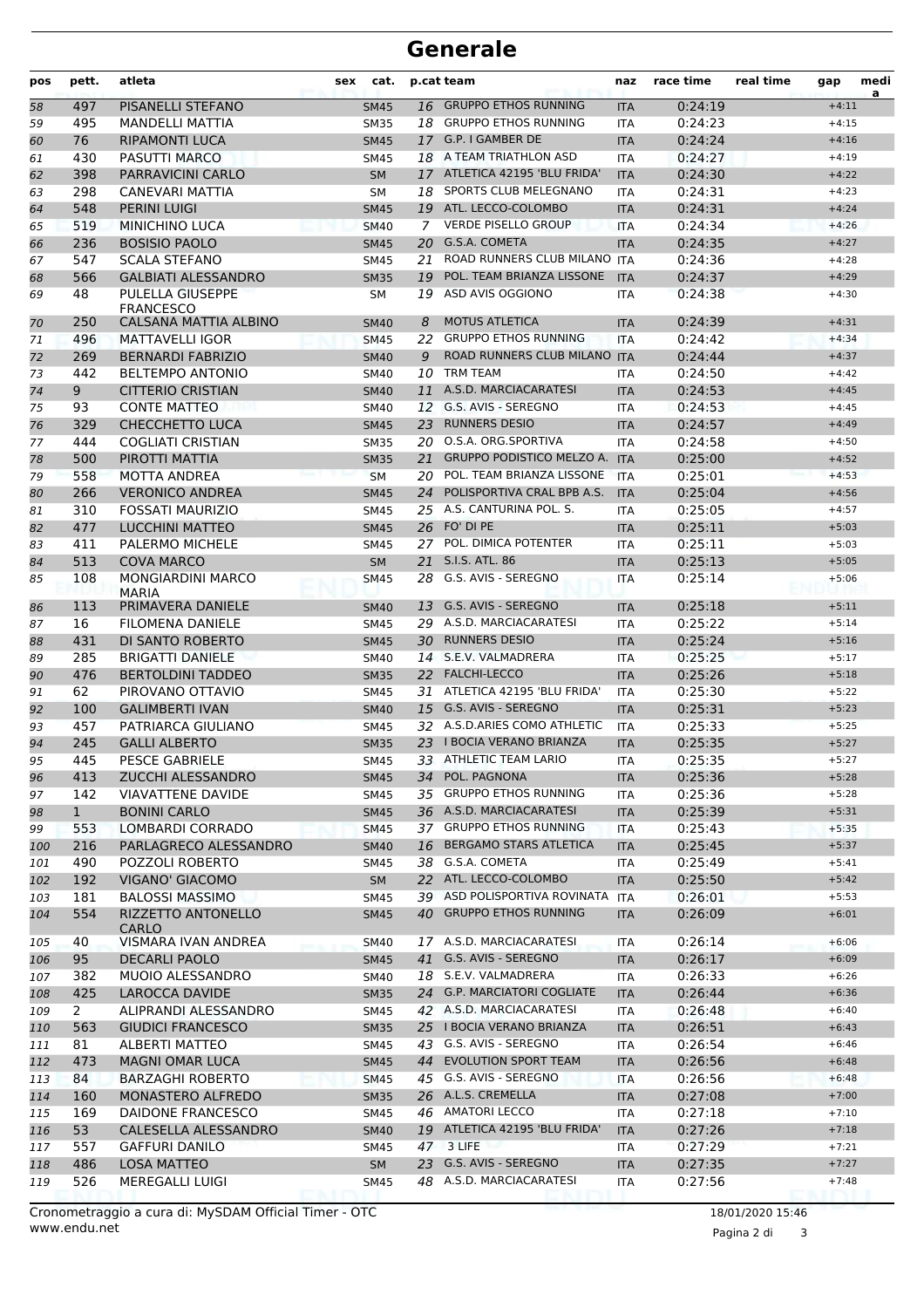| pos | pett. | atleta                                   | sex | cat.        |    | p.cat team                  | naz        | race time | real time<br>gap | medi<br>a |
|-----|-------|------------------------------------------|-----|-------------|----|-----------------------------|------------|-----------|------------------|-----------|
| 120 | 555   | PIAZZA ALBERTO                           |     | <b>SM40</b> | 20 | <b>RUNCARD</b>              | <b>ITA</b> | 0:28:09   | $+8:01$          |           |
| 121 | 14    | <b>ELLI MICHAEL</b>                      |     | <b>SM</b>   | 24 | A.S.D. MARCIACARATESI       | <b>ITA</b> | 0:28:09   | $+8:01$          |           |
| 122 | 484   | <b>GALLI ROBERTO EMILIANO</b>            |     | <b>SM40</b> | 21 | G.S. AVIS - SEREGNO         | <b>ITA</b> | 0:28:16   | $+8:08$          |           |
| 123 | 461   | <b>ASTOLFI STEFANO</b>                   |     | <b>SM45</b> | 49 | <b>ATLETICA ALBIATE</b>     | <b>ITA</b> | 0:28:24   | $+8:16$          |           |
| 124 | 550   | PINEL LIONELLO                           |     | <b>SM45</b> | 50 | <b>GRUPPO ETHOS RUNNING</b> | <b>ITA</b> | 0:28:32   | $+8:24$          |           |
| 125 | 124   | <b>TRENTIN MATTIA</b>                    |     | <b>SM</b>   | 25 | G.S. AVIS - SEREGNO         | <b>ITA</b> | 0:28:33   | $+8:25$          |           |
| 126 | 494   | DE ANTONI ANDREA                         |     | <b>SM45</b> | 51 | <b>GRUPPO ETHOS RUNNING</b> | <b>ITA</b> | 0:28:50   | $+8:42$          |           |
| 127 | 568   | <b>MARCELLINO SILVIO</b>                 |     | <b>SM40</b> | 22 | <b>RUNNERS DESIO</b>        | <b>ITA</b> | 0:29:07   | $+8:59$          |           |
| 128 | 36    | <b>SORZE CRISTIAN</b>                    |     | <b>SM45</b> | 52 | A.S.D. MARCIACARATESI       | <b>ITA</b> | 0:29:07   | $+8:59$          |           |
| 129 | 455   | ASSECONDI GIOEL                          |     | <b>SM40</b> | 23 | A.S.D. MARCIACARATESI       | <b>ITA</b> | 0:29:26   | $+9:18$          |           |
| 130 | 330   | <b>SANGALLI ANGELO</b>                   |     | <b>SM40</b> | 24 | <b>RUNNERS DESIO</b>        | <b>ITA</b> | 0:29:52   | $+9:44$          |           |
| 131 | 82    | <b>ARCURI ROBERTO</b>                    |     | <b>SM35</b> | 27 | G.S. AVIS - SEREGNO         | <b>ITA</b> | 0:29:56   | $+9:48$          |           |
| 132 | 77    | <b>RIPAMONTI MATTEO</b>                  |     | <b>SM45</b> | 53 | G.P. I GAMBER DE            | <b>ITA</b> | 0:30:18   | $+10:10$         |           |
| 133 | 328   | CARDILLO ANTONIO                         |     | <b>SM45</b> | 54 | <b>RUNNERS DESIO</b>        | <b>ITA</b> | 0:30:41   | $+10:33$         |           |
| 134 | 460   | <b>CAPRINI FRANCESCO</b>                 |     | <b>SM40</b> | 25 | ATL. MARIANO COMENSE        | <b>ITA</b> | 0:30:51   | $+10:43$         |           |
| 135 | 105   | <b>MARANO' PASOUALE</b>                  |     | <b>SM40</b> | 26 | G.S. AVIS - SEREGNO         | <b>ITA</b> | 0:31:02   | $+10:54$         |           |
| 136 | 333   | <b>MAFFEIS MARCO</b>                     |     | <b>SM45</b> | 55 | <b>RUNNERS DESIO</b>        | <b>ITA</b> | 0:31:03   | $+10:55$         |           |
| 137 | 334   | <b>RESNATI STEFANO</b>                   |     | <b>SM45</b> | 56 | <b>RUNNERS DESIO</b>        | <b>ITA</b> | 0:31:36   | $+11:28$         |           |
| 138 | 456   | PEREGO MAURIZIO                          |     | <b>SM40</b> | 27 | A.S.D. MARCIACARATESI       | <b>ITA</b> | 0:31:44   | $+11:36$         |           |
| 139 | 88    | <b>BRAVACCINO GIUSEPPE</b>               |     | <b>SM45</b> | 57 | G.S. AVIS - SEREGNO         | <b>ITA</b> | 0:31:59   | $+11:51$         |           |
| 140 | 523   | DE VITA CHRISTIAN                        |     | <b>SM</b>   |    | 26 A.S.D. MARCIACARATESI    | <b>ITA</b> | 0:32:22   | $+12:14$         |           |
| 141 | 104   | <b>MANZONI ALEARDO</b><br><b>ALFREDO</b> |     | <b>SM45</b> | 58 | G.S. AVIS - SEREGNO         | <b>ITA</b> | 0:32:52   | $+12:44$         |           |
| 142 | 488   | <b>ROSSI CRISTIAN</b>                    |     | <b>SM40</b> | 28 | G.S. AVIS - SEREGNO         | <b>ITA</b> | 0:33:34   | $+13:26$         |           |
| 143 | 483   | <b>FRANCESCHI FLAVIO</b>                 |     | <b>SM45</b> | 59 | G.S. AVIS - SEREGNO         | <b>ITA</b> | 0:34:24   | $+14:16$         |           |
| 144 | 520   | <b>ALBIERI ANDREA</b>                    |     | <b>SM40</b> | 29 | <b>WOMEN IN RUN</b>         | <b>ITA</b> | 0:36:07   | $+15:59$         |           |

| <b>ENDUMet</b>             |                                                                    | <b>ENDU</b> |             | <b>ENDU</b> |                           | <b>ENDUnet</b> |
|----------------------------|--------------------------------------------------------------------|-------------|-------------|-------------|---------------------------|----------------|
|                            | <b>ENDU</b>                                                        |             | <b>ENDU</b> |             | <b>ENDU</b>               |                |
| <b>ENDU</b>                |                                                                    | <b>ENDU</b> |             | <b>ENDU</b> |                           | <b>ENDU</b>    |
|                            | <b>ENDU<sub>met</sub></b>                                          |             | <b>ENDU</b> |             | <b>ENDU<sub>CIO</sub></b> |                |
| <b>ENDU</b>                |                                                                    | <b>ENDU</b> |             | <b>ENDU</b> |                           | <b>ENDU</b>    |
|                            | <b>ENDU</b>                                                        |             | ENDUnet     |             | <b>ENDU</b>               |                |
| ENDU                       |                                                                    | <b>ENDU</b> |             | <b>ENDU</b> |                           | <b>ENDU</b>    |
|                            | ENDU                                                               |             | ENDU        |             | ENDU                      |                |
| <b>ENDU</b>                |                                                                    | <b>ENDU</b> |             | <b>ENDU</b> |                           | <b>ENDU</b>    |
|                            | <b>ENDUnet</b>                                                     |             | ENDU        |             | ENDUmet                   |                |
| and the state of the state | $P_{\text{M}}$ CRAM OF $P_{\text{M}}$ $\rightarrow$ $P_{\text{M}}$ |             |             | <b>ENDI</b> | $\frac{1}{2}$             | DMINIT         |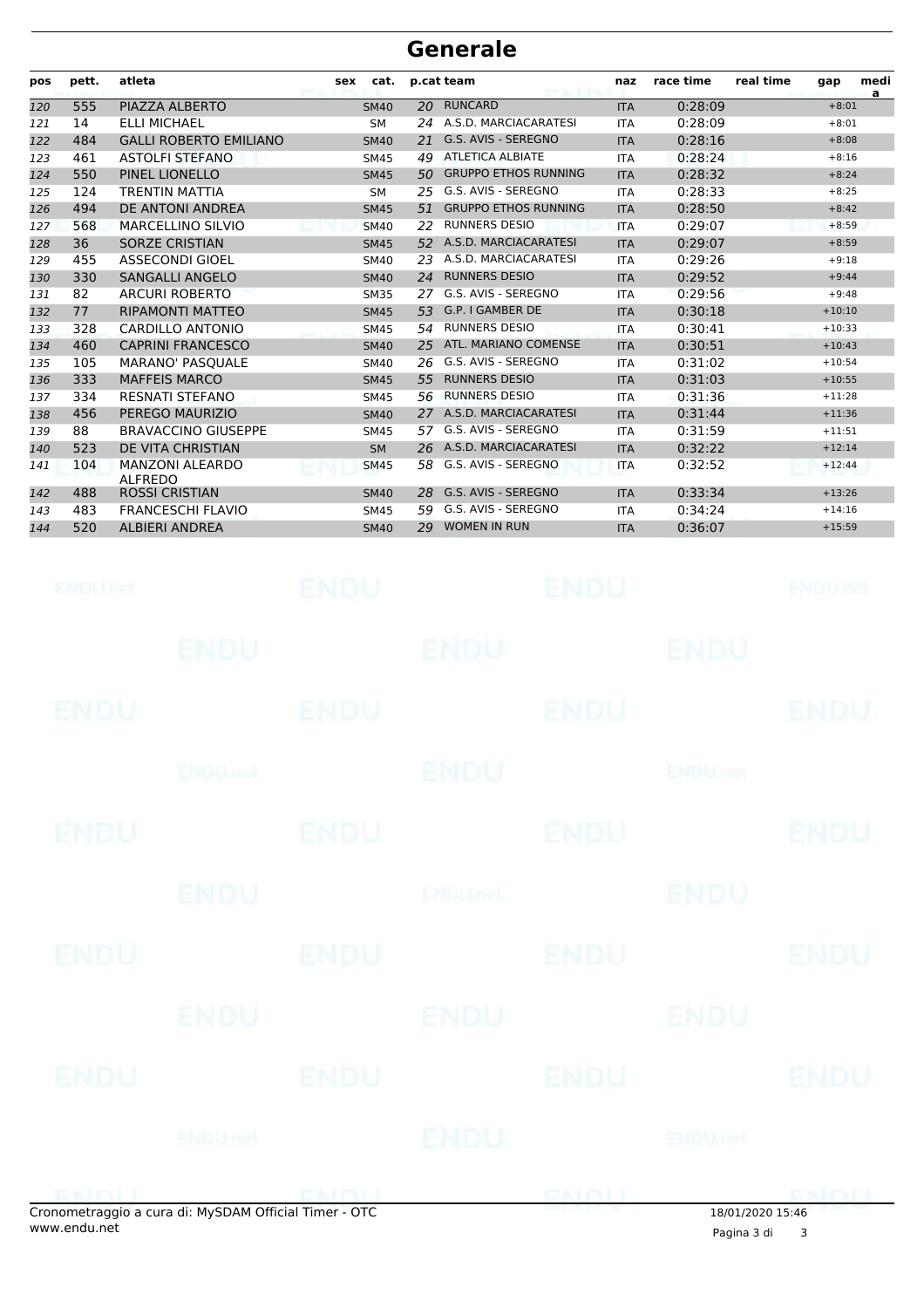*Gara* **2) Esordienti 2013/2014** *Data* **18/01/2020**

|                                                                        |                                                      |                                                                                                                                                                       |                                                                                  | Generale                                                                                                                                                                                                                                                                                                                                                          |                                                                           |                                                 |
|------------------------------------------------------------------------|------------------------------------------------------|-----------------------------------------------------------------------------------------------------------------------------------------------------------------------|----------------------------------------------------------------------------------|-------------------------------------------------------------------------------------------------------------------------------------------------------------------------------------------------------------------------------------------------------------------------------------------------------------------------------------------------------------------|---------------------------------------------------------------------------|-------------------------------------------------|
| pos                                                                    | pett.                                                | atleta                                                                                                                                                                | cat.<br>sex                                                                      | p.cat team<br>naz                                                                                                                                                                                                                                                                                                                                                 | race time                                                                 | real time<br>medi<br>gap<br>a                   |
| $\mathbf{1}$<br>$\boldsymbol{2}$<br>3<br>4<br>5<br>6<br>$\overline{7}$ | 1198<br>1156<br>1155<br>1154<br>1158<br>1034<br>1157 | <b>TARAMELLI LEONARDO</b><br>ANOARDO MATTEO<br>PARRAVICINI TOMMASO<br><b>GENTILUOMO MATTEO</b><br><b>MARCONATO DAVIDE</b><br><b>FOSSATI ADELE</b><br>SALVADERI NICOLE | EM-13/14<br>EM-13/14<br>EM-13/14<br>EM-13/14<br>EM-13/14<br>EF-13/14<br>EF-13/14 | <b>ATLETICA ALBIATE</b><br>$\mathbf{1}$<br><b>ITA</b><br><b>ATLETICA ALBIATE</b><br>2<br><b>ITA</b><br><b>ATLETICA ALBIATE</b><br>3<br><b>ITA</b><br><b>ATLETICA ALBIATE</b><br>4<br><b>ITA</b><br><b>ATLETICA ALBIATE</b><br>5<br><b>ITA</b><br><b>ATLETICA ALBIATE</b><br>$\mathbf{1}$<br><b>ITA</b><br><b>ATLETICA ALBIATE</b><br>$\overline{2}$<br><b>ITA</b> | 0:01:20<br>0:01:21<br>0:01:22<br>0:01:25<br>0:01:40<br>0:01:41<br>0:01:42 | $+1$<br>$+2$<br>$+5$<br>$+20$<br>$+21$<br>$+22$ |
|                                                                        | ENDU                                                 |                                                                                                                                                                       | <b>ENDU</b>                                                                      | <b>ENDU</b>                                                                                                                                                                                                                                                                                                                                                       |                                                                           | <b>ENDU</b>                                     |
|                                                                        |                                                      | <b>ENDU</b> net                                                                                                                                                       |                                                                                  | ENDU                                                                                                                                                                                                                                                                                                                                                              | <b>ENDUnet</b>                                                            |                                                 |
|                                                                        | ENDU                                                 |                                                                                                                                                                       | ENDU                                                                             | ENDU                                                                                                                                                                                                                                                                                                                                                              |                                                                           | ENDU                                            |
|                                                                        |                                                      | ENDU                                                                                                                                                                  |                                                                                  | <b>ENDU</b>                                                                                                                                                                                                                                                                                                                                                       | ENDU                                                                      |                                                 |
|                                                                        | ENDUMet                                              |                                                                                                                                                                       | <b>ENDU</b>                                                                      | <b>ENDU</b>                                                                                                                                                                                                                                                                                                                                                       |                                                                           | <b>ENDUTEL</b>                                  |
|                                                                        |                                                      | ENDU.                                                                                                                                                                 |                                                                                  | ENDU                                                                                                                                                                                                                                                                                                                                                              | ENDU                                                                      |                                                 |
|                                                                        | ENDU                                                 |                                                                                                                                                                       | ENDU                                                                             | <b>ENDU</b>                                                                                                                                                                                                                                                                                                                                                       |                                                                           | <b>ENDU</b>                                     |
|                                                                        |                                                      | <b>ENDU<sub>nel</sub></b>                                                                                                                                             |                                                                                  | ENDU                                                                                                                                                                                                                                                                                                                                                              | <b>ENDU<sub>met</sub></b>                                                 |                                                 |
|                                                                        | ENDU                                                 |                                                                                                                                                                       | <b>ENDU</b>                                                                      | ENDU                                                                                                                                                                                                                                                                                                                                                              |                                                                           | <b>ENDU</b>                                     |
|                                                                        |                                                      | <b>ENDU</b>                                                                                                                                                           |                                                                                  | ENDUmet                                                                                                                                                                                                                                                                                                                                                           | <b>ENDU</b>                                                               |                                                 |
|                                                                        | <b>ENDU</b>                                          |                                                                                                                                                                       | <b>ENDU</b>                                                                      | <b>ENDU</b>                                                                                                                                                                                                                                                                                                                                                       |                                                                           | <b>ENDU</b>                                     |
|                                                                        |                                                      | ENDU                                                                                                                                                                  |                                                                                  | ENDU                                                                                                                                                                                                                                                                                                                                                              | ENDU                                                                      |                                                 |
|                                                                        | ENDU                                                 |                                                                                                                                                                       | <b>ENDU</b>                                                                      | <b>ENDU</b>                                                                                                                                                                                                                                                                                                                                                       |                                                                           | <b>ENDU</b>                                     |
|                                                                        |                                                      | <b>ENDUnet</b>                                                                                                                                                        |                                                                                  | ENDU                                                                                                                                                                                                                                                                                                                                                              | <b>ENDUmet</b>                                                            |                                                 |
|                                                                        |                                                      |                                                                                                                                                                       |                                                                                  |                                                                                                                                                                                                                                                                                                                                                                   |                                                                           |                                                 |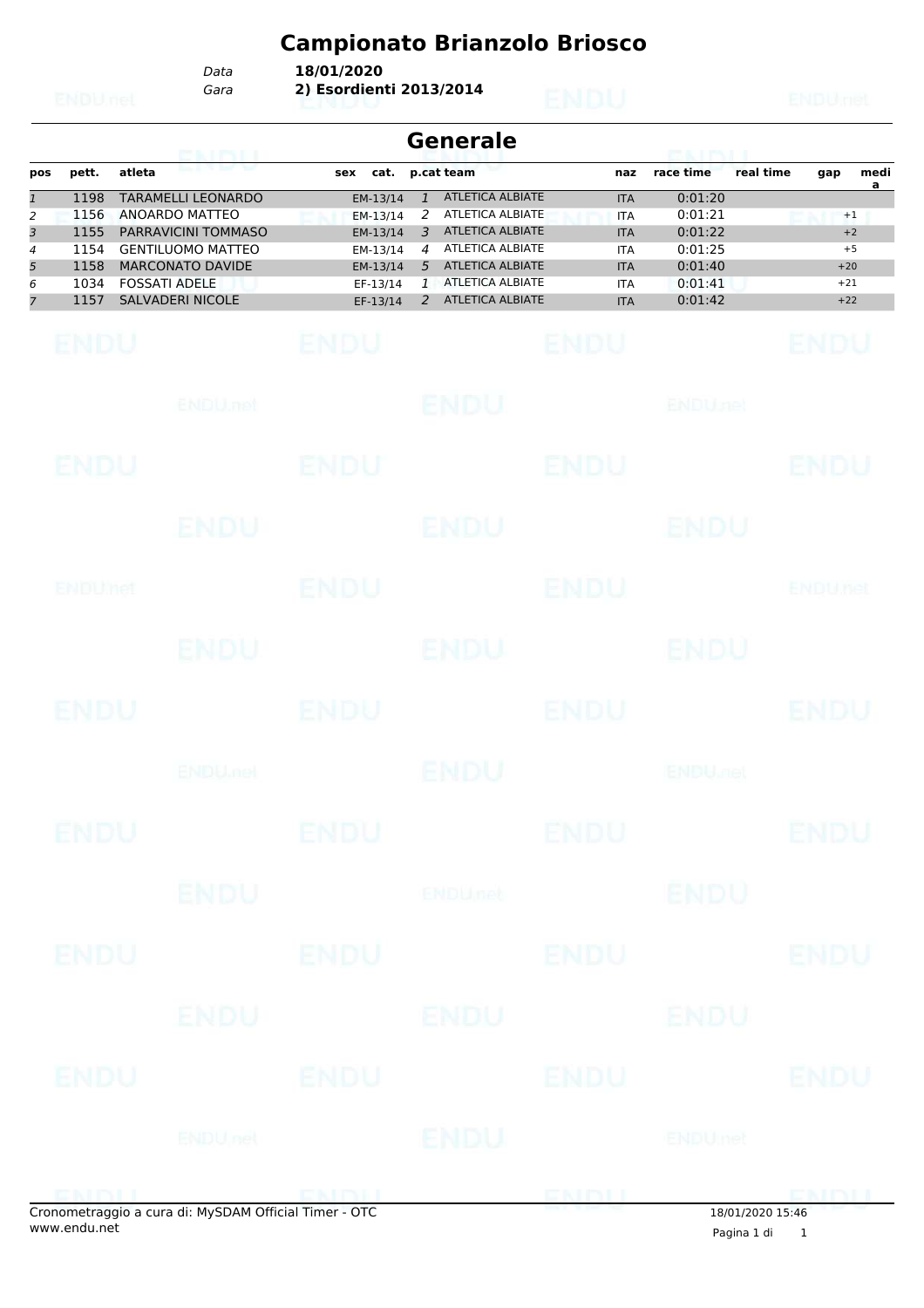*Gara* **3) Esordienti 2011/2012** *Data* **18/01/2020**

|                | <b>Generale</b><br><b>PEACH PALL II</b><br>59. I PYLI |                                        |                      |                  |                                          |             |                          |                           |           |             |                |  |
|----------------|-------------------------------------------------------|----------------------------------------|----------------------|------------------|------------------------------------------|-------------|--------------------------|---------------------------|-----------|-------------|----------------|--|
| pos            | pett.                                                 | atleta                                 | cat.<br>sex          |                  | p.cat team                               |             | naz                      | race time                 | real time | gap         | medi<br>a      |  |
| $\overline{1}$ | 1007                                                  | MONETTI MATTIA THOMAS                  | EM-11/12             | $\mathbf{1}$     | ATHLETIC TEAM LARIO                      |             | <b>ITA</b>               | 0:01:27                   |           |             |                |  |
| 2              | 1197                                                  | <b>VILLA CHRISTIAN</b>                 | $EM-11/12$           | 2                | DAINI CARATE BRIANZA                     |             | <b>ITA</b>               | 0:01:32                   |           |             | $+5$           |  |
| 3              | 1033                                                  | <b>DELLI SANTI ANDREA</b>              | EM-11/12             | 3                | <b>ATLETICA ALBIATE</b>                  |             | <b>ITA</b>               | 0:01:41                   |           |             | $+14$          |  |
| 4              | 1025                                                  | <b>CANZI TOMMASO</b>                   | EM-11/12             | 4                | <b>ATLETICA ALBIATE</b>                  |             | <b>ITA</b>               | 0:01:41                   |           |             | $+14$          |  |
| 5              | 1195                                                  | <b>BRAGHINI GABRIELE</b>               | EM-11/12             | 5                | DAINI CARATE BRIANZA<br>6 ATLETICA MONZA |             | <b>ITA</b>               | 0:01:42                   |           |             | $+15$          |  |
| 6              | 1177<br>1027                                          | COSTA FRANCESCO<br><b>DOSOLI PAOLO</b> | EM-11/12<br>EM-11/12 |                  | <b>ATLETICA ALBIATE</b>                  |             | <b>ITA</b>               | 0:01:43<br>0:01:44        |           |             | $+16$          |  |
| 7<br>8         | 1032                                                  | ROCCHETTA SARA MARIA                   | EF-11/12             | $7^{\circ}$<br>1 | <b>ATLETICA ALBIATE</b>                  |             | <b>ITA</b><br><b>ITA</b> | 0:01:45                   |           |             | $+17$<br>$+18$ |  |
| 9              | 1051                                                  | <b>GARLATI ADELE</b>                   | EF-11/12             | 2                | DAINI CARATE BRIANZA                     |             | <b>ITA</b>               | 0:01:46                   |           |             | $+19$          |  |
| 10             | 1174                                                  | <b>CASADIO MATTEO</b>                  | EM-11/12             | 8                | <b>ATLETICA MONZA</b>                    |             | <b>ITA</b>               | 0:01:47                   |           |             | $+20$          |  |
| 11             | 1029                                                  | <b>MAGGI FRANCESCO</b>                 | EM-11/12             | 9                | <b>ATLETICA ALBIATE</b>                  |             | <b>ITA</b>               | 0:01:49                   |           |             | $+22$          |  |
| 12             | 1030                                                  | <b>MAZZONI MATTIA</b>                  | EM-11/12             |                  | 10 ATLETICA ALBIATE                      |             | <b>ITA</b>               | 0:01:50                   |           |             | $+23$          |  |
| 13             | 1052                                                  | <b>ZIMBALDI BIANCA</b>                 | EF-11/12             | 3                | <b>DAINI CARATE BRIANZA</b>              |             | <b>ITA</b>               | 0:01:51                   |           |             | $+24$          |  |
| 14             | 1028                                                  | <b>RICCA GIORGIA</b>                   | EF-11/12             | 4                | <b>ATLETICA ALBIATE</b>                  |             | <b>ITA</b>               | 0:01:52                   |           |             | $+25$          |  |
| 15             | 1055                                                  | <b>MILIONE VIOLA</b>                   | EF-11/12             | 5                | DAINI CARATE BRIANZA                     |             | <b>ITA</b>               | 0:01:53                   |           |             | $+27$          |  |
| 16             | 1054                                                  | <b>FERRANTI FRANCESCA</b>              | EF-11/12             | 6                | <b>DAINI CARATE BRIANZA</b>              |             | <b>ITA</b>               | 0:01:55                   |           |             | $+28$          |  |
| 17             | 1031                                                  | <b>GALBIATI LORENZO</b>                | EM-11/12             | 11               | <b>ATLETICA ALBIATE</b>                  |             | <b>ITA</b>               | 0:01:55                   |           |             | $+29$          |  |
| 18             | 1053                                                  | <b>CALELLA MARTINA</b>                 | EF-11/12             | $\overline{7}$   | DAINI CARATE BRIANZA                     |             | <b>ITA</b>               | 0:01:57                   |           |             | $+30$          |  |
| 19             | 1152                                                  | <b>ANOARDO ELENA</b>                   | EF-11/12             | 8                | <b>ATLETICA ALBIATE</b>                  |             | <b>ITA</b>               | 0:02:04                   |           |             | $+37$          |  |
| 20             | 1196                                                  | <b>FILONI ISABELLA</b>                 | EF-11/12             | 9                | <b>DAINI CARATE BRIANZA</b>              |             | <b>ITA</b>               | 0:02:15                   |           |             | $+48$          |  |
| 21             | 1153                                                  | <b>MARCONATO SARA</b>                  | EF-11/12             |                  | 10 ATLETICA ALBIATE                      |             | <b>ITA</b>               | 0:02:18                   |           |             | $+51$          |  |
|                |                                                       |                                        |                      |                  |                                          |             |                          |                           |           |             |                |  |
|                | ENDUMet                                               |                                        | <b>ENDU</b>          |                  |                                          | ENDU        |                          |                           |           | ENDUnet     |                |  |
|                |                                                       |                                        |                      |                  |                                          |             |                          |                           |           |             |                |  |
|                |                                                       | ENDU                                   |                      |                  | ENDU                                     |             |                          | <b>ENDU</b>               |           |             |                |  |
|                |                                                       |                                        |                      |                  |                                          |             |                          |                           |           |             |                |  |
|                | ENDU                                                  |                                        | ENDU                 |                  |                                          | ENDU        |                          |                           |           | ENDU        |                |  |
|                |                                                       |                                        |                      |                  |                                          |             |                          |                           |           |             |                |  |
|                |                                                       | <b>ENDU<sub>met</sub></b>              |                      |                  | ENDU                                     |             |                          | <b>ENDU<sub>met</sub></b> |           |             |                |  |
|                |                                                       |                                        |                      |                  |                                          |             |                          |                           |           |             |                |  |
|                | ENDU                                                  |                                        | ENDU                 |                  |                                          | ENDU        |                          |                           |           | ENDU        |                |  |
|                |                                                       |                                        |                      |                  |                                          |             |                          |                           |           |             |                |  |
|                |                                                       | <b>ENDU</b>                            |                      |                  | <b>ENDUnet</b>                           |             |                          | <b>ENDU</b>               |           |             |                |  |
|                |                                                       |                                        |                      |                  |                                          |             |                          |                           |           |             |                |  |
|                | <b>ENDU</b>                                           |                                        | <b>ENDU</b>          |                  |                                          | <b>ENDU</b> |                          |                           |           | ENDU        |                |  |
|                |                                                       |                                        |                      |                  |                                          |             |                          |                           |           |             |                |  |
|                |                                                       | ENDU                                   |                      |                  | ENDU                                     |             |                          | ENDU                      |           |             |                |  |
|                |                                                       |                                        |                      |                  |                                          |             |                          |                           |           |             |                |  |
|                | ENDU                                                  |                                        | <b>ENDU</b>          |                  |                                          | <b>ENDU</b> |                          |                           |           | <b>ENDU</b> |                |  |
|                |                                                       |                                        |                      |                  |                                          |             |                          |                           |           |             |                |  |
|                |                                                       | <b>ENDUnet</b>                         |                      |                  | ENDU                                     |             |                          | <b>ENDUmet</b>            |           |             |                |  |
|                |                                                       |                                        |                      |                  |                                          |             |                          |                           |           |             |                |  |
|                |                                                       |                                        |                      |                  |                                          |             |                          |                           |           |             |                |  |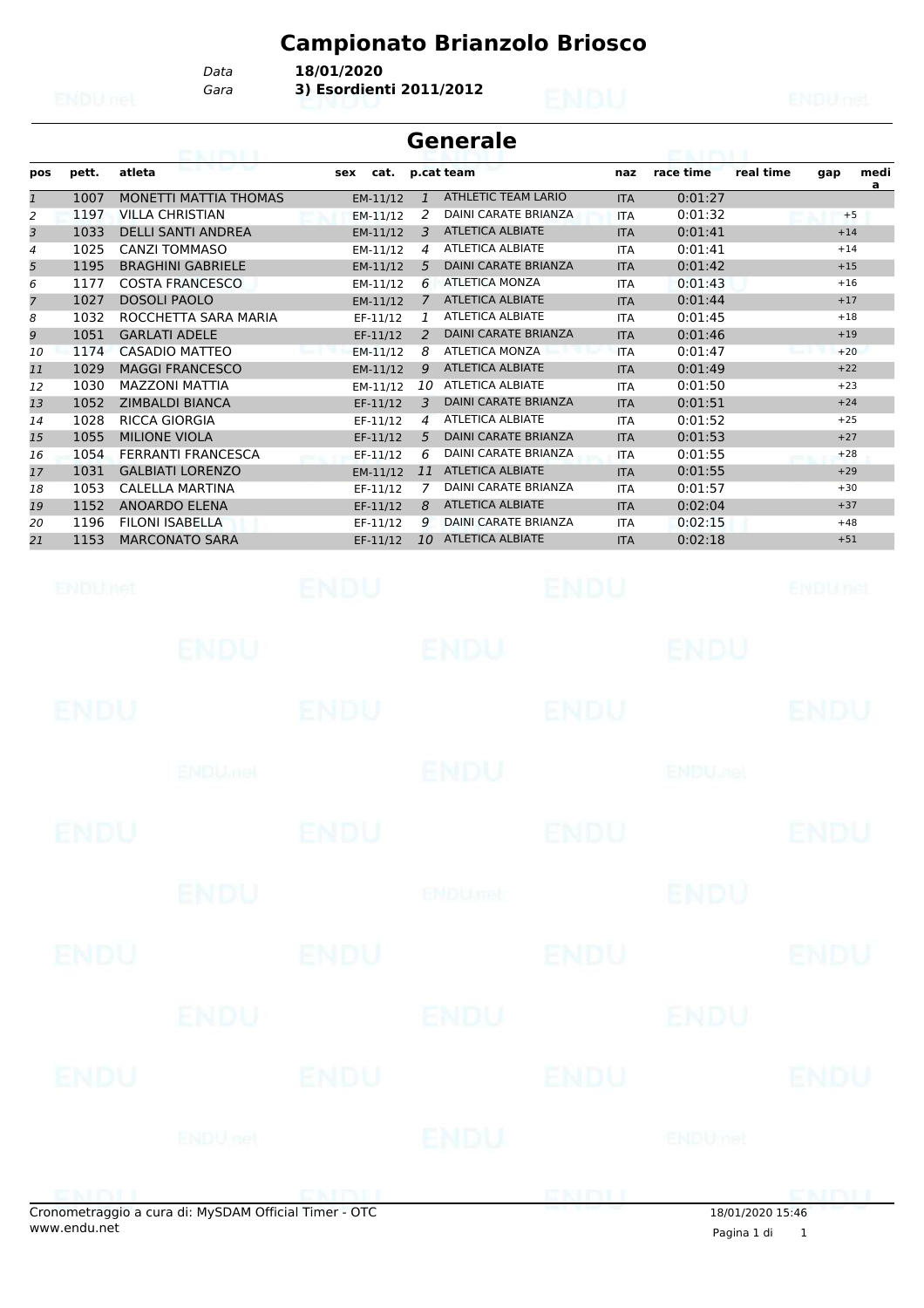*Gara* **4) Esordienti 2009/2010** *Data* **18/01/2020**

| <b>Generale</b> |       |                                              |             |                |                             |            |           |           |         |           |  |  |
|-----------------|-------|----------------------------------------------|-------------|----------------|-----------------------------|------------|-----------|-----------|---------|-----------|--|--|
| pos             | pett. | atleta                                       | cat.<br>sex |                | p.cat team                  | naz        | race time | real time | qap     | medi<br>a |  |  |
| $\overline{1}$  | 1092  | <b>COLOMBO DAVIDE</b>                        | EM-09/10    | $\mathbf{1}$   | <b>U.S. SAN MAURIZIO</b>    | <b>ITA</b> | 0:03:05   |           |         |           |  |  |
| $\overline{c}$  | 1001  | SGUERA GIORGIO                               | EM-09/10    | 2              | ABC PROGETTO AZZURRI        | <b>ITA</b> | 0:03:07   |           | $+3$    |           |  |  |
| 3               | 1169  | <b>BERETTI ANDREA</b><br><b>EMANUELE</b>     | EM-09/10    | 3              | <b>ATLETICA MONZA</b>       | <b>ITA</b> | 0:03:11   |           | $+7$    |           |  |  |
| $\overline{4}$  | 1148  | <b>CECCATO MATTEO</b>                        | EM-09/10    | 4              | A.G. COMENSE S.S.D. A R.L.  | <b>ITA</b> | 0:03:12   |           | $+8$    |           |  |  |
| 5               | 1168  | <b>CARAMELLO ANDREA</b>                      | EM-09/10    | 5              | <b>ATLETICA MONZA</b>       | <b>ITA</b> | 0:03:20   |           | $+16$   |           |  |  |
| 6               | 1056  | <b>SESTINI LUCA FRANCESCO</b>                | EM-09/10    | 6              | G.S. ZELOFORAMAGNO          | <b>ITA</b> | 0:03:21   |           | $+16$   |           |  |  |
| $\overline{7}$  | 1182  | <b>GUZZO RICCARDO</b>                        | EM-09/10    | $\overline{7}$ | C.B.A. CINISELLO BALSAMO    | <b>ITA</b> | 0:03:22   |           | $+18$   |           |  |  |
| 8               | 1173  | <b>RUSCONI GIANNETTI EDO</b>                 | EM-09/10    | 8              | <b>ATLETICA MONZA</b>       | <b>ITA</b> | 0:03:27   |           | $+23$   |           |  |  |
| 9               | 1201  | <b>BROGGINI LUCIA</b>                        | EF-09/10    | $\mathbf{1}$   | U.S. ATL. VEDANO            | <b>ITA</b> | 0:03:32   |           | $+28$   |           |  |  |
| 10              | 1187  | CHIESA ELEONORA                              | EF-09/10    | 2              | C.B.A. CINISELLO BALSAMO    | <b>ITA</b> | 0:03:37   |           | $+32$   |           |  |  |
| 11              | 1185  | <b>CIRISANO VIOLA</b>                        | EF-09/10    | 3              | C.B.A. CINISELLO BALSAMO    | <b>ITA</b> | 0:03:38   |           | $+34$   |           |  |  |
| 12              | 1165  | <b>BONETTI SUSANNA</b>                       | EF-09/10    | 4              | <b>ATLETICA MONZA</b>       | <b>ITA</b> | 0:03:38   |           | $+34$   |           |  |  |
| 13              | 1065  | <b>AVERSA MICHELE</b>                        | EM-09/10    | 9              | <b>GS IN ROBORE VIRTUS</b>  | <b>ITA</b> | 0:03:42   |           | $+38$   |           |  |  |
| 14              | 1024  | <b>LANDENNA GIULIO</b>                       | EM-09/10    | 10             | <b>ATLETICA ALBIATE</b>     | <b>ITA</b> | 0:03:45   |           | $+41$   |           |  |  |
| 15              | 1045  | TREZZI GRETA BENEDETTA                       | EF-09/10    | 5              | DAINI CARATE BRIANZA        | <b>ITA</b> | 0:03:47   |           | $+43$   |           |  |  |
| 16              | 1044  | <b>NALIN AURORA</b>                          | EF-09/10    | 6              | <b>DAINI CARATE BRIANZA</b> | <b>ITA</b> | 0:03:48   |           | $+44$   |           |  |  |
| 17              | 1167  | <b>COSTA ALESSANDRO</b>                      | EM-09/10    |                | 11 ATLETICA MONZA           | <b>ITA</b> | 0:03:48   |           | $+44$   |           |  |  |
| 18              | 1048  | <b>CORTI CATERINA</b>                        | EF-09/10    | 7              | <b>DAINI CARATE BRIANZA</b> | <b>ITA</b> | 0:03:51   |           | $+46$   |           |  |  |
| 19              | 1183  | <b>PALMERINI MATILDE</b><br><b>GIOVANNA</b>  | EF-09/10    | 8              | C.B.A. CINISELLO BALSAMO    | <b>ITA</b> | 0:03:54   |           | $+50$   |           |  |  |
| 20              | 1172  | <b>TOSCHI RICCARDO</b>                       | EM-09/10    | 12             | <b>ATLETICA MONZA</b>       | <b>ITA</b> | 0:03:56   |           | $+52$   |           |  |  |
| 21              | 1050  | <b>MAGGIONI IRENE</b>                        | EF-09/10    | 9              | <b>DAINI CARATE BRIANZA</b> | <b>ITA</b> | 0:03:59   |           | $+55$   |           |  |  |
| 22              | 1133  | <b>BONANOMI LUCA</b>                         | EM-09/10    | 13             | <b>ATLETICA ALBIATE</b>     | <b>ITA</b> | 0:04:00   |           | $+56$   |           |  |  |
| 23              | 1131  | <b>PROSERPIO SARA</b>                        | EF-09/10    | 10             | POL. BESANESE               | <b>ITA</b> | 0:04:05   |           | $+1:01$ |           |  |  |
| 24              | 1043  | DI BENEDETTO LUCA                            | EM-09/10    | 14             | DAINI CARATE BRIANZA        | <b>ITA</b> | 0:04:09   |           | $+1:05$ |           |  |  |
| 25              | 1049  | <b>INGROSSO SOFIA</b>                        | EF-09/10    | 11             | <b>DAINI CARATE BRIANZA</b> | <b>ITA</b> | 0:04:11   |           | $+1:07$ |           |  |  |
| 26              | 1047  | <b>BOFFI SARA</b>                            | EF-09/10    | 12             | DAINI CARATE BRIANZA        | <b>ITA</b> | 0:04:15   |           | $+1:11$ |           |  |  |
| 27              | 1186  | <b>MELITA SIRIA</b>                          | EF-09/10    | 13             | C.B.A. CINISELLO BALSAMO    | <b>ITA</b> | 0:04:22   |           | $+1:18$ |           |  |  |
| 28              | 1063  | <b>BULKU MARVIN</b>                          | EM-09/10    | 15             | <b>GS IN ROBORE VIRTUS</b>  | <b>ITA</b> | 0:04:23   |           | $+1:19$ |           |  |  |
| 29              | 1194  | <b>RONDINELLI CHRISTIAN</b><br><b>PIETRO</b> | EM-09/10    | 16             | <b>DAINI CARATE BRIANZA</b> | <b>ITA</b> | 0:04:25   |           | $+1:20$ |           |  |  |
| 30              | 1023  | <b>FOSSATI VITTORIA</b>                      | EF-09/10    | 14             | <b>ATLETICA ALBIATE</b>     | <b>ITA</b> | 0:04:27   |           | $+1:23$ |           |  |  |
| 31              | 1193  | <b>CHIRICO SARA</b>                          | EF-09/10    | 15             | <b>DAINI CARATE BRIANZA</b> | <b>ITA</b> | 0:04:45   |           | $+1:40$ |           |  |  |
| 32              | 1191  | <b>BASILICO SIMONE</b>                       | EM-09/10    | 17             | DAINI CARATE BRIANZA        | <b>ITA</b> | 0:05:07   |           | $+2:03$ |           |  |  |
| 33              | 1059  | <b>AMATO SOFIA</b>                           | EF-09/10    | 16             | <b>GEAS ATLETICA</b>        | <b>ITA</b> | 0:05:12   |           | $+2:08$ |           |  |  |

| the property of the control of the con- | $\mathbf{r}$ $\mathbf{r}$ $\mathbf{r}$ $\mathbf{r}$ $\mathbf{r}$ $\mathbf{r}$ $\mathbf{r}$ $\mathbf{r}$ $\mathbf{r}$ $\mathbf{r}$ $\mathbf{r}$ $\mathbf{r}$ $\mathbf{r}$ $\mathbf{r}$ $\mathbf{r}$ $\mathbf{r}$ $\mathbf{r}$ $\mathbf{r}$ $\mathbf{r}$ $\mathbf{r}$ $\mathbf{r}$ $\mathbf{r}$ $\mathbf{r}$ $\mathbf{r}$ $\mathbf{$ | $\sim$ $\sim$ |                | CNDI        |                |             |
|-----------------------------------------|------------------------------------------------------------------------------------------------------------------------------------------------------------------------------------------------------------------------------------------------------------------------------------------------------------------------------------|---------------|----------------|-------------|----------------|-------------|
|                                         | <b>ENDU</b> nel                                                                                                                                                                                                                                                                                                                    |               | ENDU           |             | <b>ENDUmet</b> |             |
| <b>ENDU</b>                             |                                                                                                                                                                                                                                                                                                                                    | <b>ENDU</b>   |                | <b>ENDU</b> |                | <b>ENDU</b> |
|                                         | ENDU                                                                                                                                                                                                                                                                                                                               |               | <b>ENDU</b>    |             | ENDU           |             |
| <b>ENDU</b>                             |                                                                                                                                                                                                                                                                                                                                    | <b>ENDU</b>   |                | <b>ENDU</b> |                | <b>ENDU</b> |
|                                         | <b>ENDU</b>                                                                                                                                                                                                                                                                                                                        |               | <b>ENDUnet</b> |             | <b>ENDU</b>    |             |
| <b>ENDU</b>                             |                                                                                                                                                                                                                                                                                                                                    | ENDU          |                | <b>ENDU</b> |                | <b>ENDU</b> |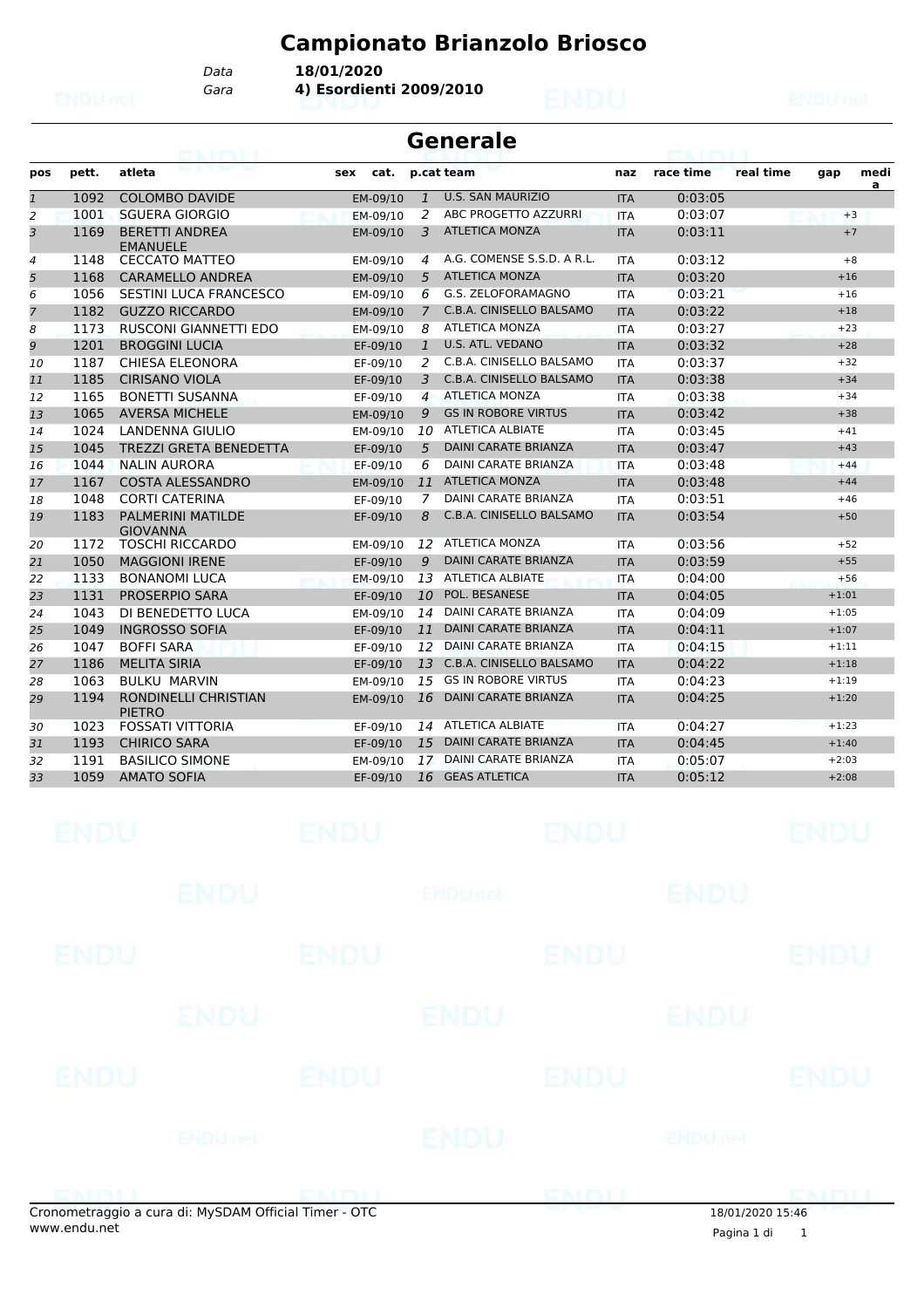*Data* **18/01/2020**

*Gara* **5) Ragazzi**

|                |       |                             |           |                | <b>Generale</b>             |            |           |           |         |           |
|----------------|-------|-----------------------------|-----------|----------------|-----------------------------|------------|-----------|-----------|---------|-----------|
| pos            | pett. | atleta<br>sex               | cat.      |                | p.cat team                  | naz        | race time | real time | qap     | medi<br>a |
| $\overline{1}$ | 1035  | <b>SIRONI FEDERICO</b>      | <b>RM</b> | $\mathbf{1}$   | <b>ATLETICA MONZA</b>       | <b>ITA</b> | 0:04:22   |           |         |           |
| $\overline{a}$ | 1084  | <b>FUSI MARCO TIZIANO</b>   | <b>RM</b> | 2              | <b>U.S. SAN MAURIZIO</b>    | <b>ITA</b> | 0:04:27   |           | $+5$    |           |
| 3              | 1143  | CASALINO JACOPO             | <b>RM</b> | 3              | A.G. COMENSE S.S.D. A R.L.  | <b>ITA</b> | 0:04:29   |           | $+7$    |           |
| $\overline{4}$ | 1083  | <b>COLOMBO LUCA</b>         | <b>RM</b> | 4              | <b>U.S. SAN MAURIZIO</b>    | <b>ITA</b> | 0:04:30   |           | $+8$    |           |
| 5              | 1200  | <b>TARASCO GIULIA</b>       | <b>RF</b> | $\mathbf{1}$   | ATL. ROVELLASCA             | <b>ITA</b> | 0:04:35   |           | $+13$   |           |
| 6              | 1021  | <b>RICCA SARA</b>           | <b>RF</b> | 2              | <b>ATLETICA ALBIATE</b>     | <b>ITA</b> | 0:04:36   |           | $+14$   |           |
| $\overline{7}$ | 1199  | RIVA LEONARDO HELIOS        | <b>RM</b> | 5              | <b>ATLETICA ALBIATE</b>     | <b>ITA</b> | 0:04:38   |           | $+17$   |           |
| 8              | 1144  | PATRIARCA GIOVANNI          | <b>RM</b> | 6              | A.G. COMENSE S.S.D. A R.L.  | <b>ITA</b> | 0:04:40   |           | $+19$   |           |
| 9              | 1160  | <b>BALBO GABRIELE</b>       | <b>RM</b> | $\overline{7}$ | <b>ATLETICA MONZA</b>       | <b>ITA</b> | 0:04:45   |           | $+24$   |           |
| 10             | 1061  | <b>SGRO GIORGIA</b>         | <b>RF</b> | 3              | <b>GS IN ROBORE VIRTUS</b>  | <b>ITA</b> | 0:04:46   |           | $+24$   |           |
| 11             | 1162  | <b>FIORUCCI EMANUELE</b>    | <b>RM</b> | 8              | <b>ATLETICA MONZA</b>       | <b>ITA</b> | 0:04:47   |           | $+25$   |           |
| 12             | 1004  | <b>CISSOKHO NANSA</b>       | <b>RF</b> | 4              | ALA ATL. ABBIATEGRASSO      | <b>ITA</b> | 0:04:49   |           | $+27$   |           |
| 13             | 1146  | <b>FEBBI SERENA</b>         | <b>RF</b> | 5              | A.G. COMENSE S.S.D. A R.L.  | <b>ITA</b> | 0:04:50   |           | $+29$   |           |
| 14             | 1002  | <b>BROGGI CHIARA</b>        | <b>RF</b> | 6              | ALA ATL. ABBIATEGRASSO      | <b>ITA</b> | 0:04:54   |           | $+33$   |           |
| 15             | 1179  | <b>CAPUTO SIMONE</b>        | <b>RM</b> | 9              | C.B.A. CINISELLO BALSAMO    | <b>ITA</b> | 0:05:08   |           | $+47$   |           |
| 16             | 1164  | <b>ALETTI MATILDE</b>       | <b>RF</b> | 7              | <b>ATLETICA MONZA</b>       | <b>ITA</b> | 0:05:12   |           | $+51$   |           |
| 17             | 1145  | <b>FACCHI DANIELE</b>       | <b>RM</b> | 10             | A.G. COMENSE S.S.D. A R.L.  | <b>ITA</b> | 0:05:13   |           | $+51$   |           |
| 18             | 1003  | CHIARELLO LORENZO           | <b>RM</b> | 11             | ALA ATL. ABBIATEGRASSO      | <b>ITA</b> | 0:05:17   |           | $+56$   |           |
| 19             | 1161  | <b>BONATI MELISSA</b>       | <b>RF</b> | 8              | <b>ATLETICA MONZA</b>       | <b>ITA</b> | 0:05:20   |           | $+58$   |           |
| 20             | 1041  | <b>MILIONE GIOELE</b>       | <b>RM</b> | 12             | <b>DAINI CARATE BRIANZA</b> | <b>ITA</b> | 0:05:22   |           | $+1:00$ |           |
| 21             | 1020  | <b>BALBO MARTINA</b>        | <b>RF</b> | 9              | <b>ATLETICA ALBIATE</b>     | <b>ITA</b> | 0:05:23   |           | $+1:01$ |           |
| 22             | 1180  | <b>MARTINELLI ISABELLE</b>  | <b>RF</b> | 10             | C.B.A. CINISELLO BALSAMO    | <b>ITA</b> | 0:05:26   |           | $+1:04$ |           |
| 23             | 1040  | <b>GARLATI GIACOMO</b>      | <b>RM</b> | 13             | <b>DAINI CARATE BRIANZA</b> | <b>ITA</b> | 0:05:31   |           | $+1:09$ |           |
| 24             | 1142  | ROTONDI VALENTINA           | <b>RF</b> | 11             | A.G. COMENSE S.S.D. A R.L.  | <b>ITA</b> | 0:05:37   |           | $+1:16$ |           |
| 25             | 1005  | <b>BOLCIAGHI RICCARDO</b>   | <b>RM</b> | 14             | ALA ATL. ABBIATEGRASSO      | <b>ITA</b> | 0:05:39   |           | $+1:17$ |           |
| 26             | 1149  | <b>NESSI FRANCESCO</b>      | <b>RM</b> | 15             | ASD STELLA ALPINA           | <b>ITA</b> | 0:05:47   |           | $+1:25$ |           |
| 27             | 1163  | <b>GRASSO ELENA</b>         | <b>RF</b> |                | 12 ATLETICA MONZA           | <b>ITA</b> | 0:05:52   |           | $+1:30$ |           |
| 28             | 1147  | <b>MASSICCI GIOELE</b>      | <b>RM</b> | 16             | A.G. COMENSE S.S.D. A R.L.  | <b>ITA</b> | 0:05:52   |           | $+1:30$ |           |
| 29             | 1181  | <b>MANINETTI MARGHERITA</b> | <b>RF</b> | 13             | C.B.A. CINISELLO BALSAMO    | <b>ITA</b> | 0:05:54   |           | $+1:32$ |           |
| 30             | 1190  | <b>GUARINO MARZIA ROSA</b>  | <b>RF</b> | 14             | DAINI CARATE BRIANZA        | <b>ITA</b> | 0:06:20   |           | $+1:58$ |           |
| 31             | 1132  | <b>SEGHEZZI ELENA</b>       | <b>RF</b> |                | 15 ATLETICA ALBIATE         | <b>ITA</b> | 0:06:23   |           | $+2:01$ |           |
| 32             | 1151  | <b>ASTOLFI EDOARDO</b>      | <b>RM</b> | 17             | <b>ATLETICA ALBIATE</b>     | <b>ITA</b> | 0:06:24   |           | $+2:02$ |           |
| 33             | 1060  | <b>BULKU LIVIA</b>          | <b>RF</b> | 16             | <b>GS IN ROBORE VIRTUS</b>  | <b>ITA</b> | 0:06:35   |           | $+2:13$ |           |
| 34             | 1022  | <b>GAIONI CAROLINA</b>      | <b>RF</b> |                | 17 ATLETICA ALBIATE         | <b>ITA</b> | 0:06:51   |           | $+2:30$ |           |

| <b>ENDU</b> |                     | <b>ENDU</b> |                | <b>ENDU</b> |                | <b>ENDU</b>  |
|-------------|---------------------|-------------|----------------|-------------|----------------|--------------|
|             | <b>ENDU</b>         |             | <b>ENDUnet</b> |             | <b>ENDU</b>    |              |
| <b>ENDU</b> |                     | <b>ENDU</b> |                | <b>ENDU</b> |                | <b>ENDU</b>  |
|             | <b>ENDU</b>         |             | <b>ENDU</b>    |             | ENDU           |              |
| <b>ENDU</b> |                     | <b>ENDU</b> |                | <b>ENDU</b> |                | <b>ENDU</b>  |
|             | ENDU <sub>net</sub> |             | ENDU           |             | <b>ENDUmet</b> |              |
| ENINH       |                     | enimili     |                | ENDI        |                | <b>EMBIT</b> |